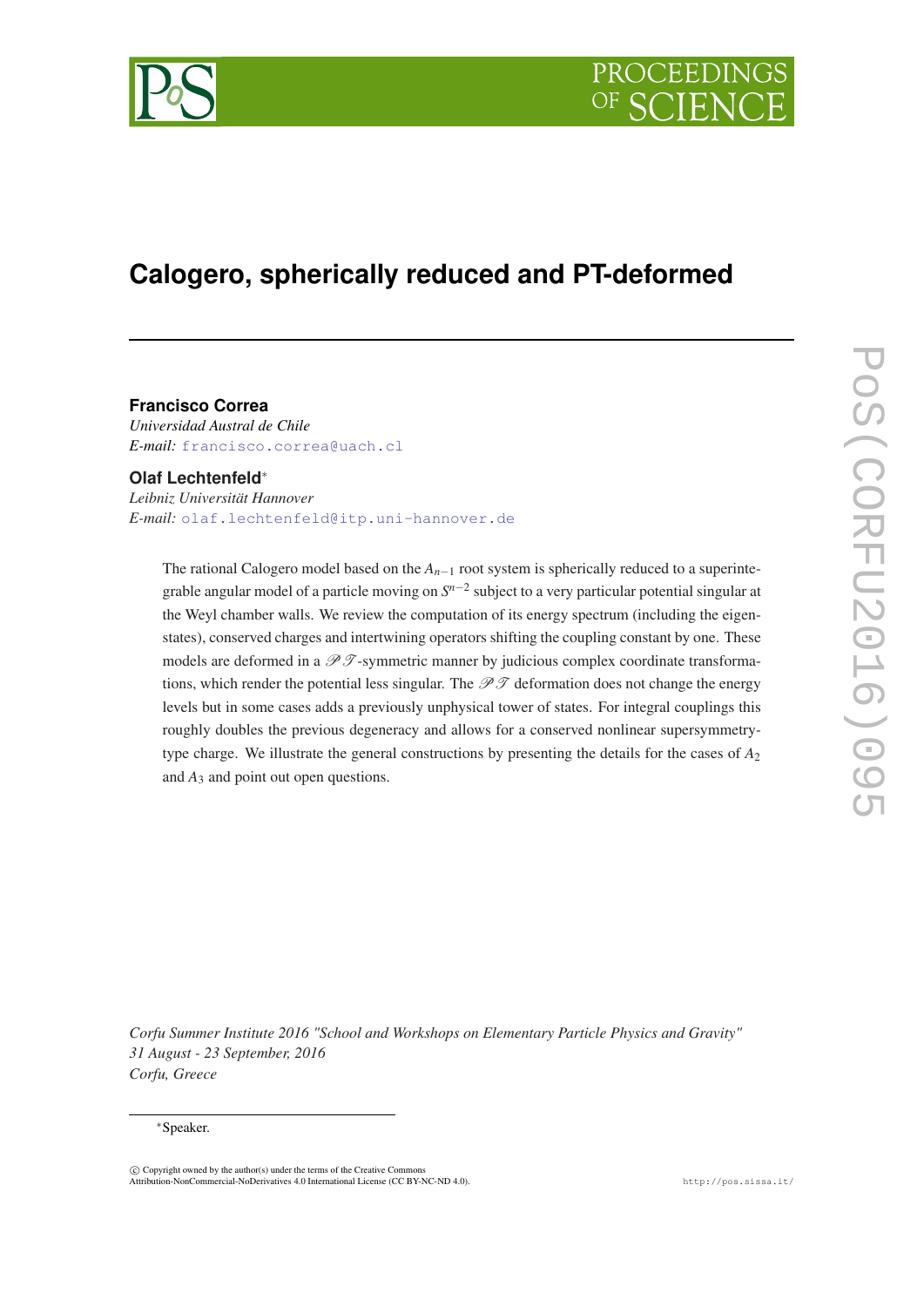#### 1. Some history

The rational Calogero model (for a review, see [[1](#page-14-0)]) generalizes to any root system of a (finitedimensional) Lie algebra or, better, to any Coxeter root system. Given such a system of rank *n*, it describes a conformal particle moving in  $\mathbb{R}^n$  under the influence of a very special potential. Since this potential has a universal inverse-square radial dependence and otherwise depends only on the angular coordinates (of *S n*−1 ), a spherical reduction to its angular subsystem, the angular Calogero model, is natural. Like the full model on  $\mathbb{R}^n$ , the reduced dynamics on  $S^{n-1}$  is superintegrable, so that it enjoys 2*n*−3 integrals of motion, which are however not in involution. Recently, the angular models have been analyzed in some detail, both classically and quantum mechanically [[2](#page-14-0), [3](#page-14-0), [4](#page-14-0), [5](#page-14-0), [6](#page-14-0), [7,](#page-14-0) [8,](#page-14-0) [9,](#page-14-0) [10](#page-14-0), [11,](#page-14-0) [12\]](#page-14-0).

It has been known for a long time that hermiticity is not an essential feature of a Hamiltonian for its spectrum to be real. For instance, it suffices that the Hamiltonian commutes with an antilinear involution (one example is provided by the  $\mathscr{P} \mathscr{T}$  operator where  $\mathscr{P}$  correspond to the parity operator and  $\mathscr T$  the time reversal operator) which also leaves the eigenfunctions invariant ("unbroken  $\mathscr{P} \mathscr{T}$  symmetry") [\[13](#page-14-0)]. Such a non-hermitian Hamiltonian is related to a hermitian one by a (non-unitary) similarity transformation, which may be impossibly complicated. Often, however, there exists a family  $H_{\varepsilon}$  of non-hermitian  $\mathscr{P}\mathscr{T}$ -invariant Hamiltonians representing a smooth deformation of a hermitian  $H_0$ . In this case we speak of a " $\mathscr{P} \mathscr{T}$  deformation", with the parameter  $\varepsilon$  measuring the deviation from hermiticity. For rational Calogero models, a particularly nice set of PT deformations can be generated by a specific *complex* orthogonal deformation of the coordinates in the expression for the Hamiltonian. If such a  $\mathscr{P}\mathscr{T}$  deformation is in accordance with the Coxeter reflection symmetry of the system, integrability will be preserved. This kind of  $\mathscr{P} \mathscr{T}$  deformation has been applied to the full rational Calogero model about ten years ago by Fring and Znojil [[14\]](#page-14-0), and corresponding complex root systems were constructed by Fring and Smith thereafter [\[15](#page-14-0), [16,](#page-15-0) [17\]](#page-15-0). For a review of  $\mathcal{P}\mathcal{T}$  deformations of integrable models, see [\[18](#page-15-0)].

It is worth recalling the relevant part (for this talk) of the Calogero model's long history:

- 1971 Calogero [\[19](#page-15-0)]: Solution of the one-dim'l N-body problem with ... inversely quadratic pair potentials
- 1981 Olshanetsky & Perelomov [\[20,](#page-15-0) [21](#page-15-0)]: Classical integrable finite-dimensional systems related to Lie algebras (1983: quantum)
- 1983 Wojciechowski [[22\]](#page-15-0): Superintegrability of the Calogero–Moser system
- 1989 Dunkl [[23](#page-15-0)]: Differential-difference operators associated to reflection groups
- 1990 Chalykh & Veselov [[24](#page-15-0)]: Commutative rings of partial differential operators and Lie algebras, supercompleteness
- 1991 Heckman [\[25\]](#page-15-0): Elementary construction for commuting charges and intertwiners (shift operators)
- 2003 M. Feigin [\[2\]](#page-14-0): Intertwining relations for the spherical parts of generalized Calogero operators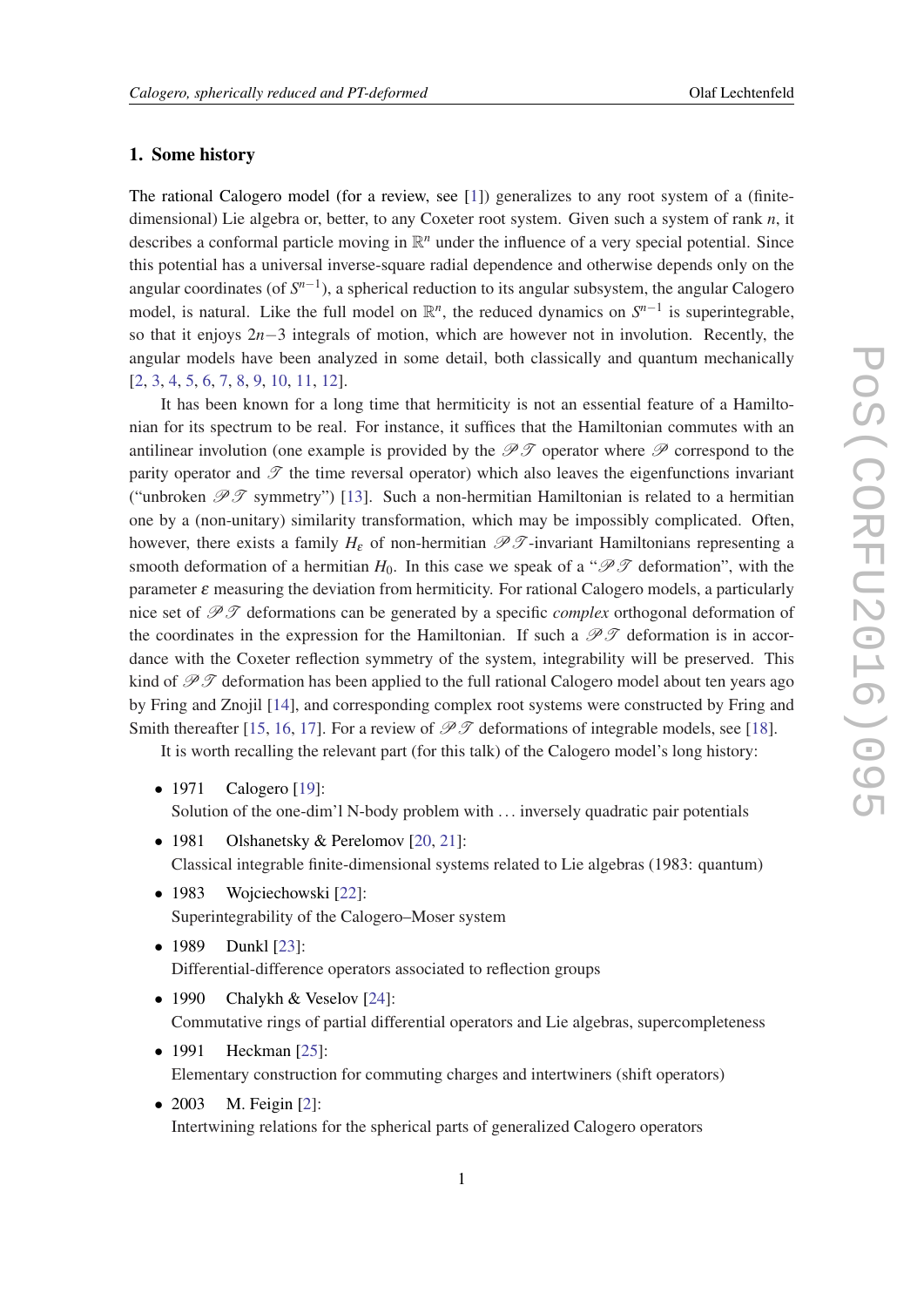- 2008 A. Fring, M. Znojil  $[14]$  $[14]$  $[14]$ :  $\mathscr{P} \mathscr{T}$ -symmetric deformations of Calogero models
- 2008 Hakobyan, Nersessian, Yeghikyan [[3](#page-14-0)]: The cuboctahedric Higgs oscillator from the rational Calogero model (classical)
- 2010 A. Fring, M. Smith  $[15, 16, 17]$  $[15, 16, 17]$  $[15, 16, 17]$  $[15, 16, 17]$  $[15, 16, 17]$  $[15, 16, 17]$ : Complex root systems in the Calogero model
- 2013 M. Feigin, Lechtenfeld, Polychronakos [\[9\]](#page-14-0): The quantum angular Calogero–Moser model (spectra, eigenstates)
- 2013 Correa, Lechtenfeld, Plyushchay [\[10](#page-14-0)]: Nonlinear supersymmetry in the quantum Calogero model
- 2014 M. Feigin, Hakobyan [\[11](#page-14-0)]: On the algebra of Dunkl angular momentum operators
- 2015 Correa, Lechtenfeld [[12](#page-14-0)]: The tetrahexahedric angular Calogero model

### 2. The angular (relative) Calogero model

The *An*−<sup>1</sup> Calogero Hamiltonian (without the center of mass) reads

$$
H = \sum_{\mu < \nu}^{n} \left\{ \frac{1}{2n} (p_{\mu} - p_{\nu})^2 + \frac{g(g-1)}{(x^{\mu} - x^{\nu})^2} \right\} \tag{2.1}
$$

for  $\mathbb{R}^n$  coordinates and momenta  $x^{\mu}$  and  $p_{\nu}$ , respectively, subject to canonical quantization

$$
[x^{\mu}, p_{\nu}] = i \delta^{\mu}_{\nu} \qquad \text{with} \quad \mu, \nu = 1, \dots, n \,. \tag{2.2}
$$

This Hamiltonian acts on states in the 'relative' space orthogonal to the center of mass. In this reduced space we define a radial coordinate and momentum,

$$
\frac{1}{n}\sum_{\mu < \nu} (x^{\mu} - x^{\nu})^2 = r^2 \quad \text{and} \quad \frac{1}{n}\sum_{\mu < \nu} (p_{\mu} - p_{\nu})^2 = p_r^2 + \frac{1}{r^2}L^2 + \frac{(n-2)(n-4)}{4r^2}, \quad (2.3)
$$

revealing also an angular-momentum contribution to *H*. We introduce *n*−1 suitable relative coordinates  $y^i$  and momenta  $p_j$ ,

$$
r^{2} = \sum_{i=1}^{n-1} (y^{i})^{2} , \quad p_{i} \equiv p_{y^{i}} , \quad L_{ij} = -i(y^{i} p_{j} - y^{j} p_{i}) , \quad L^{2} = -\sum_{i < j} L_{ij}^{2} . \tag{2.4}
$$

This Hamiltonian is part of an  $SL(2,\mathbb{R})$  conformal algebra generated by

$$
H = \frac{1}{2}p_r^2 + \frac{(n-2)(n-4)}{8r^2} + \frac{1}{r^2}H_{\Omega} \quad , \qquad D = \frac{1}{2}(rp_r + pr) \quad , \qquad K = \frac{1}{2}r^2 \,, \tag{2.5}
$$

where all dependence on the non-radial (i.e. angular) coordinates and momenta is subsumed in the angular Calogero Hamiltonian

$$
H_{\Omega} = \frac{1}{2}L^2 + U(\vec{\theta}) = C - \frac{1}{8}(n-1)(n-5) \quad \text{with} \quad C = KH + HK - \frac{1}{2}D^2, \quad (2.6)
$$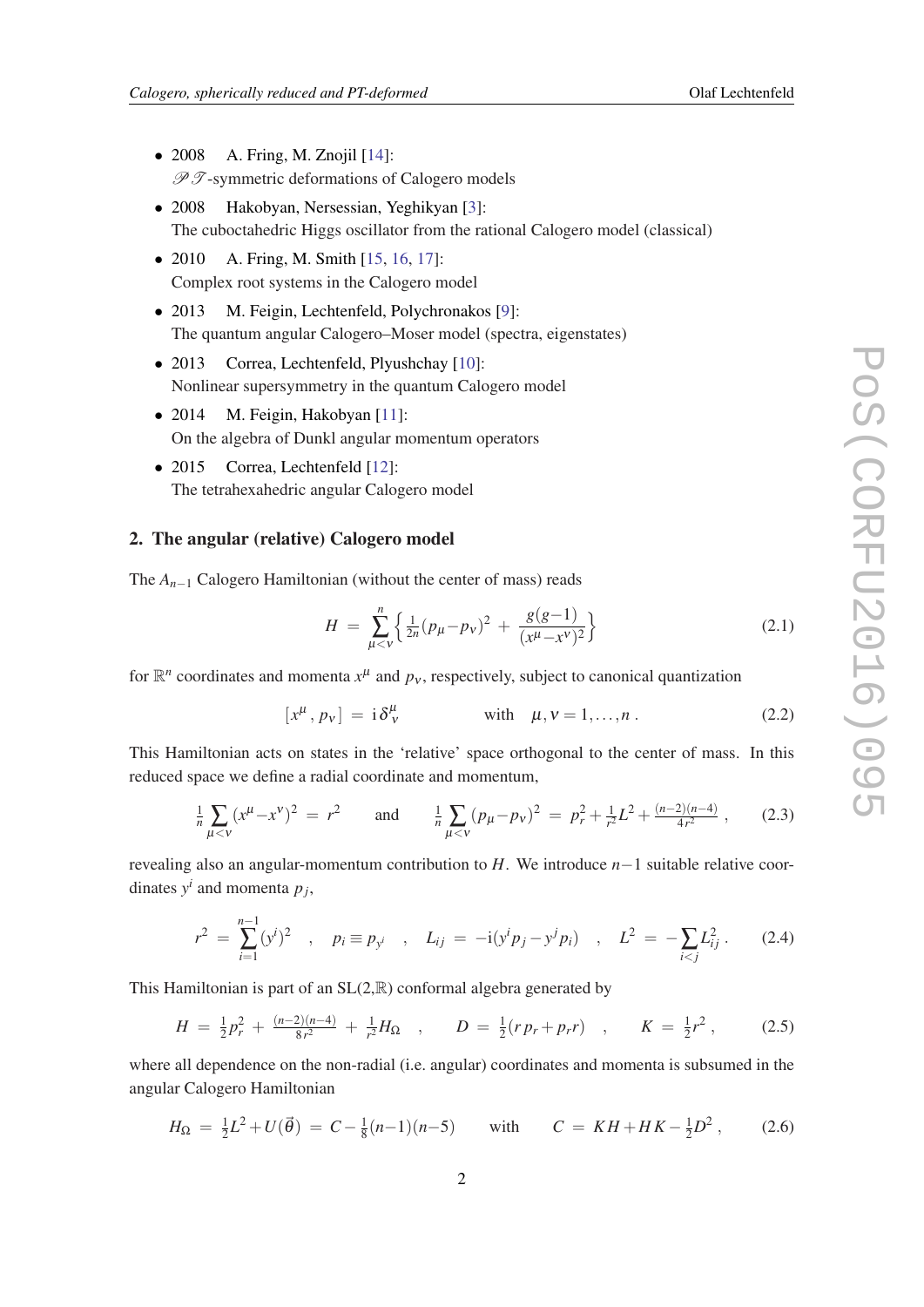where *C* denotes the  $SL(2,\mathbb{R})$  Casimir and

$$
U(\vec{\theta}) = r^2 \sum_{\mu < v} \frac{g(g-1)}{(x^{\mu} - x^{\nu})^2} = r^2 \sum_{\alpha \in \mathcal{R}_+} \frac{g(g-1)}{(\alpha \cdot y)^2} = \frac{g(g-1)}{2} \sum_{\alpha \in \mathcal{R}_+} \cos^{-2} \theta_{\alpha} \,, \tag{2.7}
$$

with  $\mathcal{R}_+$  denoting the set of positive roots of  $A_{n-1}$ . Our  $H_{\Omega}$  describes a single particle on the  $(n-2)$ sphere at *r*=1 in relative space, trapped in a spherical (*n*−2)-simplex bounded by Weyl-chamber walls  $\alpha \cdot y = 0$ , where the particular potential *U* blows up. We remark that the coupling  $g(g-1)$  is invariant under  $g \mapsto 1-g$ .

Let us pass to the position representation and deal with differential operators,

$$
p_i \mapsto -\mathrm{i}\partial_i \qquad \Longrightarrow \qquad p_r \mapsto -\mathrm{i}\big(\partial_r + \tfrac{n-2}{2r}\big) \;, \tag{2.8}
$$

$$
H \mapsto -\frac{1}{2} \left( \partial_r^2 + \frac{n-2}{r} \partial_r \right) + \frac{1}{r^2} H_{\Omega} = w^{-1} \left[ -\frac{1}{2} \left( \partial_r^2 - \frac{(n-2)(n-4)}{4r^2} \right) + \frac{1}{r^2} H_{\Omega} \right] w
$$

$$
H_{\Omega} \mapsto -\frac{1}{2} \sum_{i < j} \left( y^i \partial_j - y^j \partial_i \right)^2 + r^2 \sum_{\alpha \in \mathcal{R}_+} \frac{g(g-1)}{(\alpha \cdot y)^2} \qquad \text{with} \quad w = r^{\frac{n-2}{2}} \tag{2.9}
$$

The Schrödinger equation is solved via a standard radial-angular separation ansatz. Employing a free-particle (on  $S^{n-2}$ ) parametrization of the energy,  $\varepsilon = \frac{1}{2}$  $\frac{1}{2}q(q+n-3)$  with generalized angular momentum *q*, we have

$$
H\Psi = E\Psi \quad \text{with} \quad \Psi = R(r)v(\vec{\theta}) \quad \text{and} \quad H_{\Omega}v = \varepsilon v, \quad (2.10)
$$

$$
wHw^{-1}\Big|_{\varepsilon} \mapsto -\frac{1}{2}\partial_r^2 + \frac{1}{2r^2}\Big[ \left(\frac{n}{2} - 1\right)\left(\frac{n}{2} - 2\right) + q\left(q + n - 3\right) \Big] = -\frac{1}{2}\partial_r^2 + \frac{1}{2r^2}\left(q + \frac{n}{2} - 1\right)\left(q + \frac{n}{2} - 2\right).
$$
 (2.11)

To 'discretize' the continuous *E* spectrum, it is convenient to add a harmonic confining potential 1  $\frac{1}{2}\omega^2 r^2$ . Then, on the one hand, the radial problem for a given *q*-value is a textbook one, with the solution

$$
E\big|_{\varepsilon} = \omega \left(2\ell_2 + q + \frac{n-1}{2}\right) \quad \text{with} \quad \ell_2 \in \mathbb{N}_0 \tag{2.12}
$$

involving a 'radial' quantum number  $\ell_2$ . On the other hand, the harmonic Calogero spectrum is well known otherwise,

$$
E = \omega \left( 2\ell_2 + 3\ell_3 + \ldots + n\ell_n + \frac{1}{2}n(n-1)g + \frac{n-1}{2} \right) \quad \text{with} \quad \ell_\mu \in \mathbb{N}_0 \,.
$$
 (2.13)

Comparing  $(2.12)$  to  $(2.13)$ , we learn that

$$
q = \frac{1}{2}n(n-1)g + \ell \quad \text{where} \quad \ell = 3\ell_3 + 4\ell_4 + \ldots + n\ell_n \in \mathbb{N}_0. \tag{2.14}
$$

Reassuringly,  $\ell_1$  (counting translational excitation) is absent, and  $\ell_2$  (measuring radial excitation) is missing as well on  $S^{n-2}$ . So indeed it is appropriate to express the angular spectrum as

$$
\varepsilon_q = \frac{1}{2} q (q + n - 3) \,. \tag{2.15}
$$

The degeneracy of these energy levels is, however, much lower than for a free particle, because the potential *U* breaks the SO(*n*−1) symmetry of  $S^{n-2}$  to the Weyl group  $S_n$  of  $A_{n-1}$ . It is essentially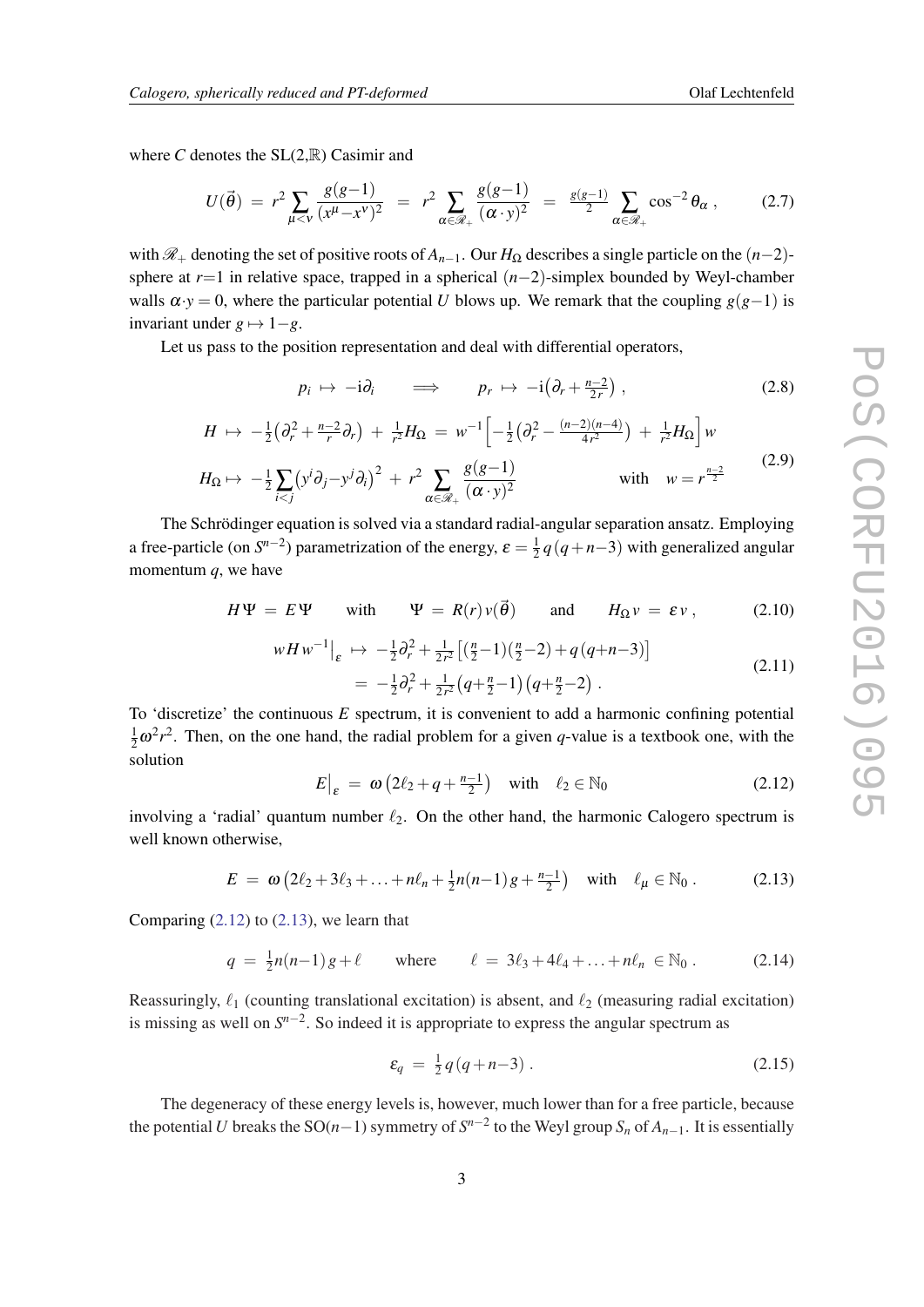<span id="page-4-0"></span>given by the number  $p_n(\ell)$  of partitions of the integer  $\ell$  into at most *n* summands (or, equivalently, intoparts not larger than *n*),

$$
\deg_n(\varepsilon_q) \ = \ p_n(\ell) - p_n(\ell-1) - p_n(\ell-2) + p_n(\ell-3) \ , \tag{2.16}
$$

accounting for the absence of 1's and 2's. Even though its generating function is very simple,

$$
p_n(t) := \sum_{\ell=0}^{\infty} p_n(\ell) t^{\ell} = \prod_{m=1}^{n} (1 - t^m)^{-1}, \qquad (2.17)
$$

explicit formulæ exist only for small values of *n*. We shall need

$$
\deg_3(\ell) = \begin{cases} 0 & \text{for } \ell = 1, 2 \text{ mod } 3 \\ 1 & \text{for } \ell = 0 \text{ mod } 3 \end{cases}
$$
\n
$$
\deg_4(\ell) = \left\lfloor \frac{\ell}{12} \right\rfloor + \begin{cases} 0 & \text{for } \ell = 1, 2, 5 \text{ mod } 12 \\ 1 & \text{for } \ell = \text{else mod } 12 \end{cases}
$$
\n(2.18)

The limits  $g \to 0$  and  $g \to 1$  keep the memory of the infinite Weyl-chamber walls and thus the above degeneracy, although the particle becomes free otherwise.

What about the energy eigenstates? Their radial part,  $R_{\ell_2\ell}(r)$ , is given by a Bessel function. The angular part,  $v_{\{\ell\}}(\vec{\theta})$ , is a bit harder to obtain. In this talk, we demand the Weyl invariance of the potential to be unbroken, i.e. we impose that  $v_{\ell\rho}^{(g)}$  $\frac{\partial \left(g\right)}{\partial\left\{\ell\right\}}(s_{\alpha}\vec{\theta})=\mathrm{e}^{\mathrm{i}\pi g}\,\nu_{\{\ell\}}^{(g)}$  $\binom{(g)}{\{\ell}}$  ( $\vec{\theta}$ ) under the reflection *s*<sub>0</sub> pertaining to a root  $\alpha$ . As ingredients to construct  $v_{\{f\}}^{(g)}$  $\begin{bmatrix} (g)\\ \{ \ell \} \end{bmatrix}$  ( $\vec{\theta}$ ), one needs first the elementary Weylsymmetric polynomials  $\sigma_{\mu}(y)$  of degrees  $\mu = 3, ..., n$  ( $\sigma_2 = r^2$  is trivial), second and third the Vandermonde and the Dunkl operators,

$$
\Delta = \prod_{\alpha \in \mathscr{R}_+} \alpha \cdot y \quad \text{and} \quad \mathscr{D}_i = \partial_i - g \sum_{\alpha \in \mathscr{R}_+} \frac{\alpha_i}{\alpha \cdot y} s_{\alpha} , \qquad (2.19)
$$

respectively. With these,

$$
v_q(\vec{\theta}) \equiv v_{\{\ell\}}^{(g)}(\vec{\theta}) \sim r^{n-3+q} \Big( \prod_{\mu=3}^n \sigma_\mu \big( \{\mathscr{D}_i\} \big)^{\ell_\mu} \Big) \Delta^g r^{3-n-n(n-1)g} . \tag{2.20}
$$

Pulling out the factor of  $\Delta^g$ , the angular wave functions are essentially determined by Weylsymmetric Dunkl-deformed harmonic polynomials of degree  $\ell$ ,

$$
v_{\{\ell\}}^{(g)}(\vec{\theta}) = r^{-q} \Delta^g h_{\ell}^{(g)} \qquad \Longrightarrow \qquad H\left(\Delta^g h_{\ell}^{(g)}\right) = 0 \,. \tag{2.21}
$$

In fact, one may understand the Hamiltonians *H* and  $H_{\Omega}$  as Dunkl deformations of the corresponding Laplacians. To see this, we 'Dunklize' the angular momenta,

$$
L_{ij} \mapsto -(y^i \partial_j - y^j \partial_i) \qquad \Longrightarrow \qquad \mathscr{L}_{ij} = -(y^i \mathscr{D}_j - y^j \mathscr{D}_i) , \qquad (2.22)
$$

and compute their squares,

$$
-\frac{1}{2}\sum_{i}\mathscr{D}_{i}^{2} =: \mathscr{H} \quad \text{and} \quad -\frac{1}{2}\sum_{i < j}\mathscr{L}_{ij}^{2} =: \mathscr{H}_{\Omega} - \frac{1}{2}g\sum_{\alpha}s_{\alpha}(g\sum_{\alpha}s_{\alpha}+n-3) \,. \tag{2.23}
$$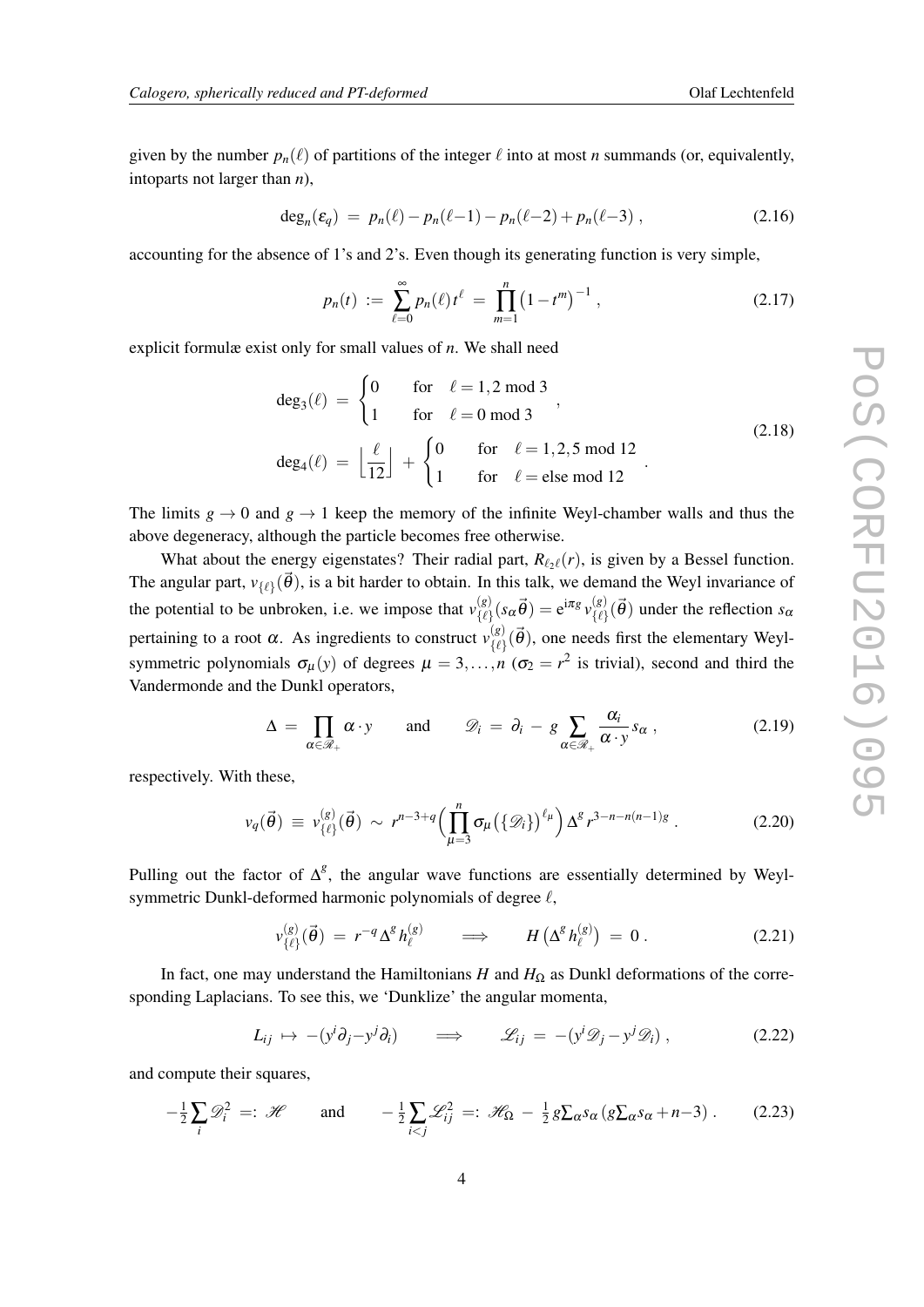The so-defined differential-reflection operators  $\mathcal{H}$  and  $\mathcal{H}_{\Omega}$  reduce to our Hamiltonians when restricted to act on Weyl-symmetric functions,

$$
\operatorname{res}(\mathscr{H}) = H \qquad \text{and} \qquad \operatorname{res}(\mathscr{H}_{\Omega}) = \tfrac{1}{2} \operatorname{res}(\mathscr{L}^2) + \varepsilon_q(\ell=0) = H_{\Omega}. \tag{2.24}
$$

More generally, conserved charges of order *t* are found from degree-*t* polynomials in  $\mathcal{L}_{ij}$ ,

$$
\mathscr{C}_t(\mathscr{L}_{ij}) \quad \text{Weyl-invariant} \quad \implies \quad C_t = \text{res}(\mathscr{C}_t) \quad \text{commutes with } H_{\Omega}. \tag{2.25}
$$

The angular Calogero model is maximally superintegrable, i.e. there exist 2*n*−5 algebraically independent charges of this kind ( $C_2 = H_{\Omega}$ ), but they are not in involution!

Other (degree-*s*) polynomials in  $\mathcal{L}_{ij}$  produce intertwining operators,

$$
\mathcal{M}_s(\mathcal{L}_{ij}) \quad \text{Weyl-anti} \quad \text{invariant} \quad \implies \quad M_s = \text{res}(\mathcal{M}_s) \quad \text{intertwines with } H_\Omega. \quad (2.26)
$$

By this we mean the following. Since  $[\mathcal{L}_{ij},\mathcal{H}] = 0$  and (from [\(2.19](#page-4-0)))  $s_{\alpha} \to -s_{\alpha}$  equals  $g \to -g$ , we have:

$$
[\mathcal{M}_s, \mathcal{H}] = 0 \qquad \Longrightarrow \qquad M_s^{(g)} H^{(g)} = H^{(-g)} M_s^{(g)} = H^{(g+1)} M_s^{(g)}
$$
\n
$$
\text{and} \qquad M_s^{(g)} : \left\{ \Psi_{E,q}^{(g)} \right\} \to \left\{ \Psi_{E,q}^{(g+1)} \right\},\tag{2.27}
$$

$$
[\mathcal{M}_s, \mathcal{H}_{\Omega}] = 0 \implies M_s^{(g)} H_{\Omega}^{(g)} = H_{\Omega}^{(-g)} M_s^{(g)} = H_{\Omega}^{(g+1)} M_s^{(g)}
$$
  
and 
$$
M_s^{(g)} : \{v_{\ell}^{(g)}\} \to \{v_{\ell - n(n-1)/2}^{(g+1)}\}.
$$
 (2.28)

The operators  $\mathcal{L}_{ij}$  and the Weyl reflections generate an interesting algebra,

$$
[\mathcal{L}_{ij}, \mathcal{L}_{kl}] = \mathcal{L}_{il} \mathcal{S}_{jk} - \mathcal{L}_{ik} \mathcal{S}_{jl} - \mathcal{L}_{jl} \mathcal{S}_{ik} + \mathcal{L}_{jk} \mathcal{S}_{il}
$$
(2.29)

with 
$$
\mathscr{S}_{ij} = \begin{cases}\n-g s_{ij} & \text{for } i \neq j \\
1 + g \sum_{k(\neq i)} s_{ik} & \text{for } i = j\n\end{cases}
$$
\n(2.30)

$$
[\mathcal{S}_{ij}, \mathcal{L}_{k\ell}] = 0 \quad , \qquad \{\mathcal{S}_{ij}, \mathcal{L}_{ij}\} = 0 \quad , \qquad \mathcal{S}_{ij} \mathcal{L}_{ik} = \mathcal{L}_{jk} \mathcal{S}_{ij} \; . \tag{2.31}
$$

It is a 'Dunkl deformation' of  $so(n-1)$ , with  $H_{\Omega}$  being its Casimir invariant.

#### 3. Complex  $\mathscr{P}\mathscr{T}$  deformation

Quantum mechanics achieves  $E \in \mathbb{R}$  by  $H^{\dagger} = H$ , but actually  $H^{\dagger} = \rho \, H \, \rho^{-1}$  suffices to guarantee a real spectrum. Such a non-hermitian *H* is related to a hermitian  $H_0$  by a similarity transformation. The spectrum of  $H \neq H^{\dagger}$  is still real if the system (and ground state) is invariant under a combined involution  $\mathscr{P}\mathscr{T}$ , where  $\mathscr{P}$  is linear and  $\mathscr{T}$  is <u>anti</u>linear (usually  $\mathscr{P}$  = parity and  $\mathscr{T}$  = complex conjugation i  $\mapsto$  −i). A PT deformation is a non-hermitian PT -invariant family *H*<sub>ε</sub> smoothly deforming  $H_0 = H_0^{\dagger}$  $\int_0^T$ . For the  $A_{n-1}$  Calogero system, we will induce  $H = H_0 \mapsto H_{\varepsilon}$  from a complex coordinate deformation  $\Gamma(\varepsilon): \mathbb{R}^{n-1} \to \mathbb{C}^{n-1}$ . We shall see that superintegrability will be preserved as long as  $\Gamma(\varepsilon)$  is chosen to be compatible with Weyl invariance. The simplest possibility for  $\mathscr P$  is an order-2 element *s* from the Weyl group (e.g. a reflection  $s_\alpha$ ), while  $\mathscr T$  remains complex conjugation.

Reasonable (but debatable) onditions on a complex angular coordinate deformation  $\Gamma(\varepsilon)$  are: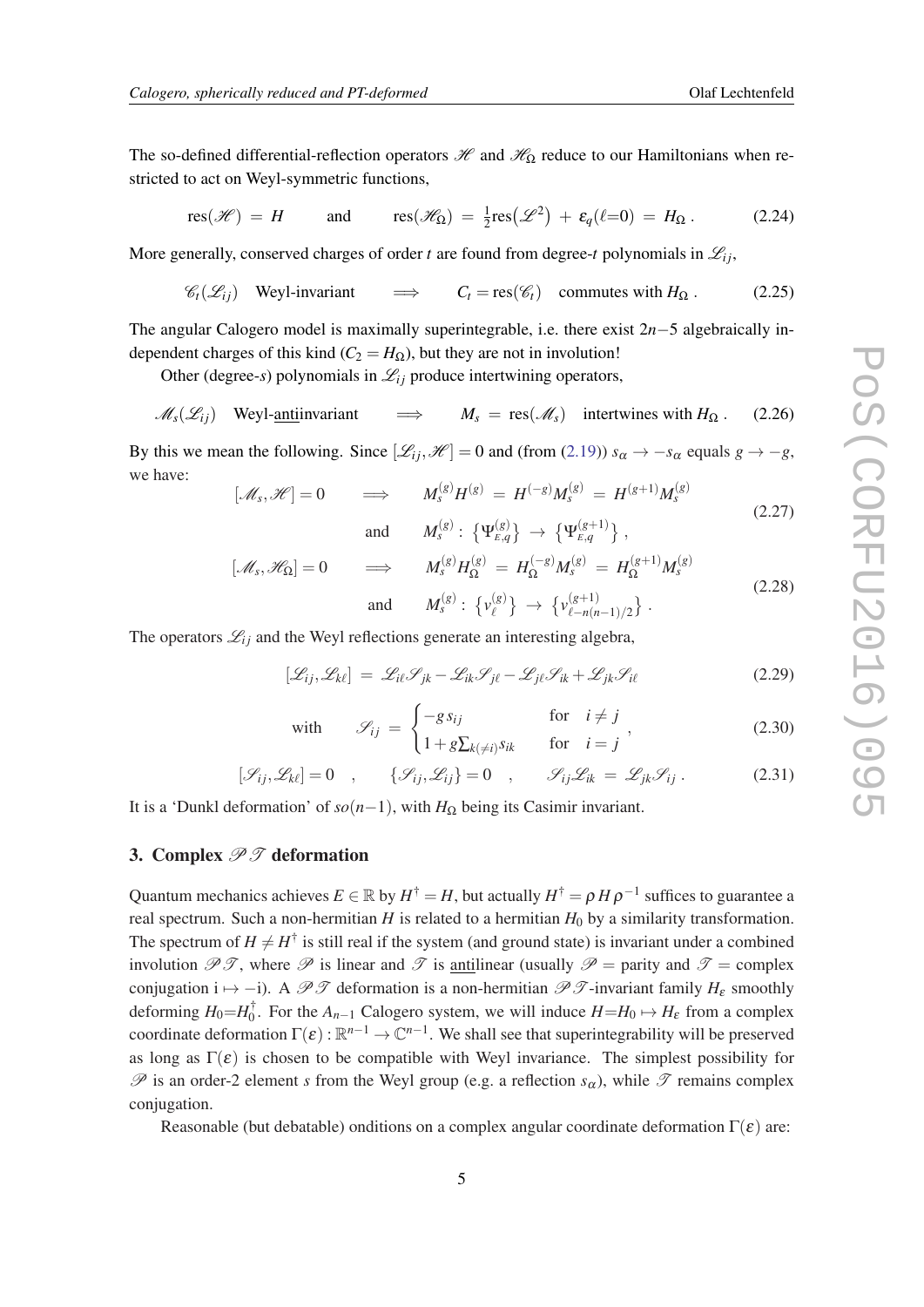- it should be linear
- it should not change the kinetic term  $L^2 \Rightarrow \Gamma(\varepsilon) \in SO(n-1,\mathbb{C})/SO(n-1,\mathbb{R})$
- it should render  $U_{\varepsilon}(y) := U(\Gamma(\varepsilon)) \mathscr{P} \mathscr{T}$ -invariant  $\Rightarrow \mathscr{P} \mathscr{T} \Gamma(\varepsilon) = \Gamma(\varepsilon)$

As a consequence,

$$
\Gamma(\varepsilon) = \exp\Bigl\{\sum_{i < j} \varepsilon_{ij} G_{ij}\Bigr\} \qquad \text{with} \qquad G_{ij} : y^k \mapsto i\bigl(\delta^{kj} y^i - \delta^{kj} y^j\bigr) \tag{3.1}
$$

and 
$$
\mathscr{P}\Gamma(\varepsilon) = s\Gamma(\varepsilon)s = \Gamma(-\varepsilon) = \Gamma(\varepsilon)^* = \mathscr{T}\Gamma(\varepsilon)
$$
. (3.2)

We infer that  $\epsilon$ : $G \equiv \sum_{i \leq j} \epsilon_{ij} G_{ij}$  intertwines between the +1 and −1 eigenspaces of *s*. When  $\mathscr P$  is simply a root reflection *s*<sub>γ</sub>,

$$
\varepsilon: G \sim \varepsilon \gamma \wedge G \gamma \in su(1,1) , \qquad (3.3)
$$

and we may adapt our coordinates to the 2-plane  $\gamma \wedge G\gamma$  so that

$$
\Gamma(\varepsilon) = e^{\varepsilon:G} = \begin{pmatrix} \cosh(\varepsilon) & -i\sinh(\varepsilon) & 0 & \cdots & 0 \\ i\sinh(\varepsilon) & \cosh(\varepsilon) & 0 & \cdots & 0 \\ 0 & 0 & & & \\ \vdots & \vdots & \vdots & \vdots & \\ 0 & 0 & & & \end{pmatrix} . \tag{3.4}
$$

Hence, the deformation  $y \mapsto \Gamma(\varepsilon) y$  just complexifies the angle  $\phi \mapsto \phi + \varepsilon$  in the 2-plane  $\gamma \wedge G \gamma$ . Much more general  $\mathscr{P} \mathscr{T}$  deformations are possible, their classification is open.

The benefit of such a deformation is a partial de-singularization of the potential: Its singular loci obey

 $\alpha \cdot y = 0 \rightarrow \alpha \cdot \Gamma(\varepsilon) y = 0 \Rightarrow$  two real conditions for each root  $\alpha$ , (3.5)

so that the singularities are (generically) reduced from codimension one to codimension two. In other words, the Calogero particle is liberated from its Weyl-chamber trap and can move everywhere on  $S^{n-2}$ ! Explicitly,

$$
U_{\varepsilon}(\vec{\theta}) = r^2 \sum_{\alpha \in \mathcal{R}_+} \frac{g(g-1)}{(\alpha \cdot \Gamma(\varepsilon))y^2} = \frac{g(g-1)}{2} \sum_{\alpha \in \mathcal{R}_+} \cos^{-2} \theta_{\alpha}(\varepsilon) \tag{3.6}
$$

with  $\theta_{\alpha}(\varepsilon) = \theta_{\alpha} + i\eta_{\alpha}(\vec{\theta}, \varepsilon)$  is less singular due to

$$
\frac{1}{\cos^2(\theta_\alpha + i\eta_\alpha)} = \frac{\cosh^2 \eta_\alpha \cos^2 \theta_\alpha - \sinh^2 \eta_\alpha \sin^2 \theta_\alpha + \frac{i}{2} \sinh 2\eta_\alpha \sin 2\theta_\alpha}{(\cosh^2 \eta_\alpha \cos^2 \theta_\alpha + \sinh^2 \eta_\alpha \sin^2 \theta_\alpha)^2} \,. \tag{3.7}
$$

However, the wave functions  $v_q(\vec{\theta})$  carry the factor

$$
\Delta^g = \prod_{\alpha \in \mathscr{R}_+} (\alpha \cdot y)^g \qquad \mapsto \qquad \Delta^g_{\varepsilon} = \prod_{\alpha \in \mathscr{R}_+} (\alpha \cdot \Gamma(\varepsilon) y)^g \;, \tag{3.8}
$$

which still prevents their normalizability for  $g < 0$ , except at  $n=3$  (see below).

There do exist nonlinear  $\mathcal{P}\mathcal{F}$  deformations which totally de-singularize  $\Delta$  and *U* at *n* > 3. For them, states with negative values of the coupling  $g' = 1-g < 0$  become physical and have to be added to the spectrum for  $g > 1$ . For  $g \in \mathbb{Z}$  such  $\mathscr{P} \mathscr{T}$  deformations then roughly double the degeneracy of the energy levels. Furthermore, the intertwiners  $Q^{(g)}$  linking the states at  $g'$  and at  $g$ become bona fide conserved charges realizing a nonlinear type of supersymmetry,

$$
Q^{(g)}H_{\Omega\epsilon}^{(1-g)} = H_{\Omega\epsilon}^{(g)}Q^{(g)}
$$
 and  $(Q^{(g)})^2 =$  a polynomial in the  $\mathscr{C}_t^{(g)}$ . (3.9)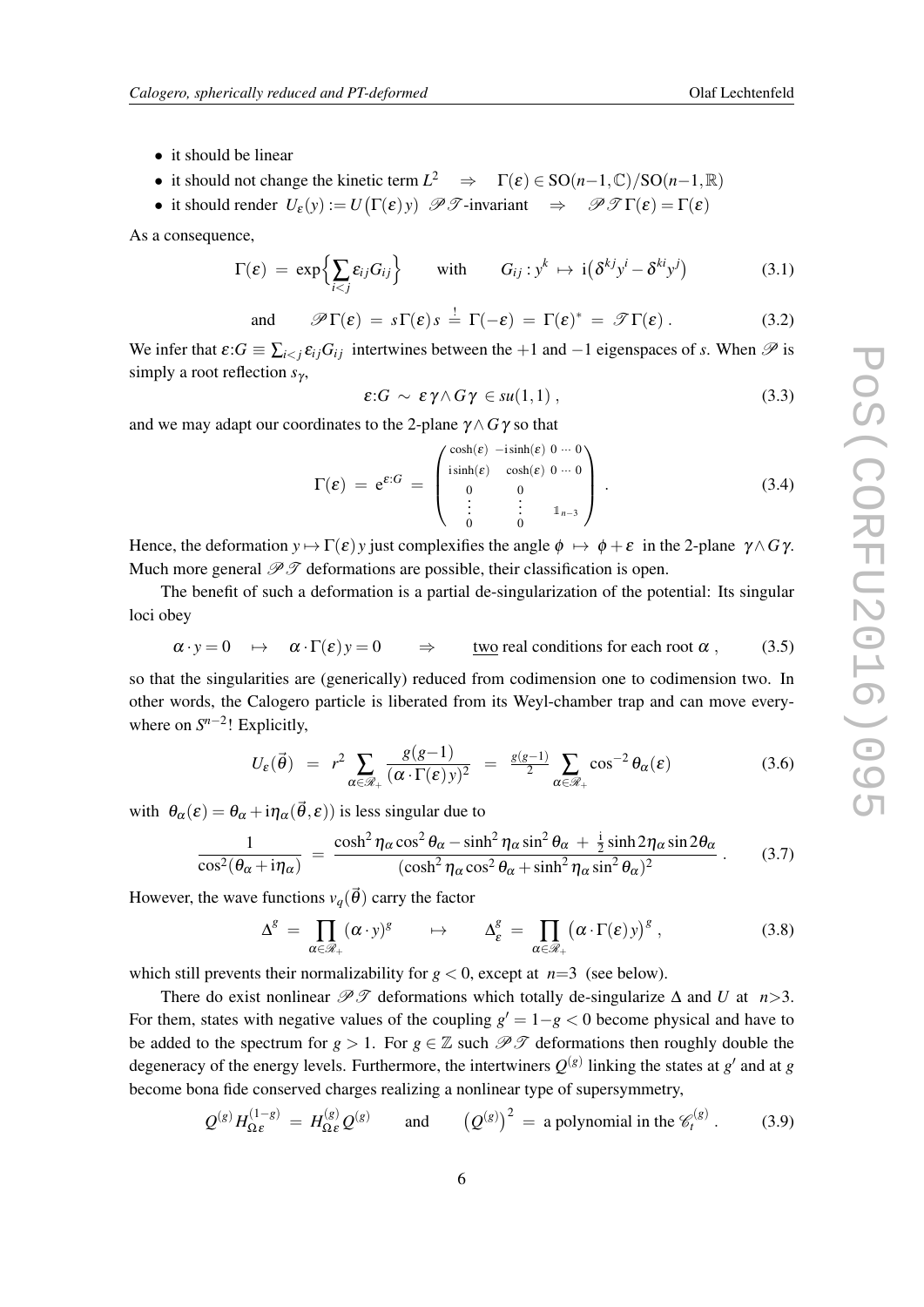#### <span id="page-7-0"></span>4. Warmup: the hexagonal or Pöschl-Teller model

For illustration of the previous two sections, we present the details for the simplest nontrivial case of  $n=3$ . The two-dimensional root system is of hexagonal shape, and the angular submodel describes a particle on a circle subject to a Pöschl-Teller Potential. The Jacobi relative coordinates on  $\mathbb{R}^2$ orthogonal to the center-of-mass coordinate *X* read

$$
x^{1} = X + \frac{1}{\sqrt{2}}y^{1} + \frac{1}{\sqrt{6}}y^{2} , \qquad \partial_{x^{1}} = \frac{1}{3}\partial_{x} + \frac{1}{\sqrt{2}}\partial_{y^{1}} + \frac{1}{\sqrt{6}}\partial_{y^{2}} ,
$$
  
\n
$$
x^{2} = X - \frac{1}{\sqrt{2}}y^{1} + \frac{1}{\sqrt{6}}y^{2} , \qquad \partial_{x^{2}} = \frac{1}{3}\partial_{x} - \frac{1}{\sqrt{2}}\partial_{y^{1}} + \frac{1}{\sqrt{6}}\partial_{y^{2}} ,
$$
  
\n
$$
x^{3} = X - \frac{2}{\sqrt{6}}y^{2} , \qquad \partial_{x^{3}} = \frac{1}{3}\partial_{x} - \frac{2}{\sqrt{6}}\partial_{y^{2}} ,
$$
  
\n(4.1)

from which we define polar and complex coordinates as well,

$$
y^1 = r \cos \phi
$$
 and  $y^2 = r \sin \phi$   $\implies$   $w := y^1 + iy^2 = re^{i\phi}$ . (4.2)

The angular Hamiltonian takes the form

$$
H_{\Omega} = \frac{1}{2} \left( w \partial_{w} - \bar{w} \partial_{\bar{w}} \right)^{2} + g(g-1) \frac{18 \left( w \bar{w} \right)^{3}}{\left( w^{3} + \bar{w}^{3} \right)^{2}}, \tag{4.3}
$$

where the Pöschl-Teller potential emerges from

$$
U(\phi) = \frac{g(g-1)}{2} \sum_{k=0,1,2} \cos^{-2}(\phi + k\frac{2\pi}{3}) = \frac{9}{2}g(g-1)\cos^{-2}(3\phi) \,. \tag{4.4}
$$

It is singular at the Weyl-chamber walls  $\phi = \pm \frac{\pi}{6}, \pm \frac{\pi}{2}, \pm \frac{5\pi}{6}$  produced by the Weyl group *S*<sub>3</sub>.

Specializing the general formulæ of Section 2 we obtain the spectrum and eigenfunctions:

$$
\varepsilon_q = \frac{1}{2}q^2
$$
 with  $q = 3g + \ell = 3(g + \ell_3)$ ,  $\ell = 3\ell_3$  and  $\deg(\varepsilon_q) = 1$ , (4.5)

$$
\sigma_3 = 3(y^1)^2 y^2 - (y^2)^3 \sim w^3 - \bar{w}^3 \sim r^3 \sin(3\phi) ,
$$
\n
$$
\Delta \sim (y^1)^3 - 3y^1 (y^2)^2 \sim w^3 + \bar{w}^3 \sim r^3 \cos(3\phi) ,
$$
\n(4.7)

$$
\mathscr{D}_w = \partial_w - g \left\{ \frac{1}{w + \bar{w}} s_0 + \frac{\rho}{\rho w + \bar{\rho} \bar{w}} s_+ + \frac{\bar{\rho}}{\bar{\rho} w + \rho \bar{w}} s_- \right\} \quad \text{with} \quad \rho = e^{2\pi i/3}
$$
\n(4.8)

and  $s_0: w \mapsto -\bar{w}$ ,  $s_+: w \mapsto -\rho \bar{w}$ ,  $s_-: w \mapsto -\bar{\rho} \bar{w}$ ,

$$
v_q(\phi) \equiv v_\ell^{(g)}(\phi) \sim r^q \left(\mathcal{D}_w^3 - \mathcal{D}_w^3\right)^{\ell_3} \Delta^g r^{-6g} = r^{-q} \Delta^g h_\ell^{(g)}(w^3, \bar{w}^3) \,. \tag{4.9}
$$

The homogeneous polynomials are given by Jacobi polynomials,

$$
h_{\ell}^{(g)}(w^3, \bar{w}^3) = \sum_{k=0}^{\ell_3} (-1)^k \frac{\Gamma(1+\ell_3)\Gamma(g+k)\Gamma(g+\ell_3-k)}{\Gamma(2g+\ell_3)\Gamma(g)\Gamma(1+k)\Gamma(1+\ell_3-k)} w^{\ell-3k} \bar{w}^{3k} , \qquad (4.10)
$$

of which the lowest few are listed here for  $g=0,1,2$ , with the notation  $(m\bar{m}) := w^{3m}\bar{w}^{3\bar{m}}$ .

| q                  | $h_{\ell}^{(0)}$        | $h_{a}^{(1)}$                             | $h_{e}^{(2)}$                           | $\cdots$     |        |
|--------------------|-------------------------|-------------------------------------------|-----------------------------------------|--------------|--------|
| $\Omega$           | (00)                    |                                           |                                         |              |        |
| 3                  | $(10) - (01)$           | (00)                                      |                                         |              |        |
| 6                  | $(20)+(02)$             | $(10) - (01)$                             | (00)                                    |              |        |
| 9                  | $(30) - (03)$           | $(20) - (11) + (02)$                      | $(10) - (01)$                           | $\cdot$<br>٠ | (4.11) |
| 12                 | $(40) + (04)$           | $(30) - (21) + (12) - (03)$               | $3(20) - 4(11) + 3(02)$                 | $\cdots$     |        |
| 15                 | $(50) - (05)$           | $(40) - (31) + (22) - (13) + (04)$        | $4(30) - 6(21) + 6(12) - 4(03)$         | $\cdots$     |        |
| 18                 | $(60) + (06)$           | $(50) - (41) + (32) - (23) + (14) - (05)$ | $5(40) - 8(31) + 9(22) - 8(13) + 5(04)$ | $\cdots$     |        |
| $\cdot$<br>$\cdot$ | $\mathbf{r}$<br>$\cdot$ |                                           |                                         |              |        |
| $\cdot$            |                         |                                           |                                         |              |        |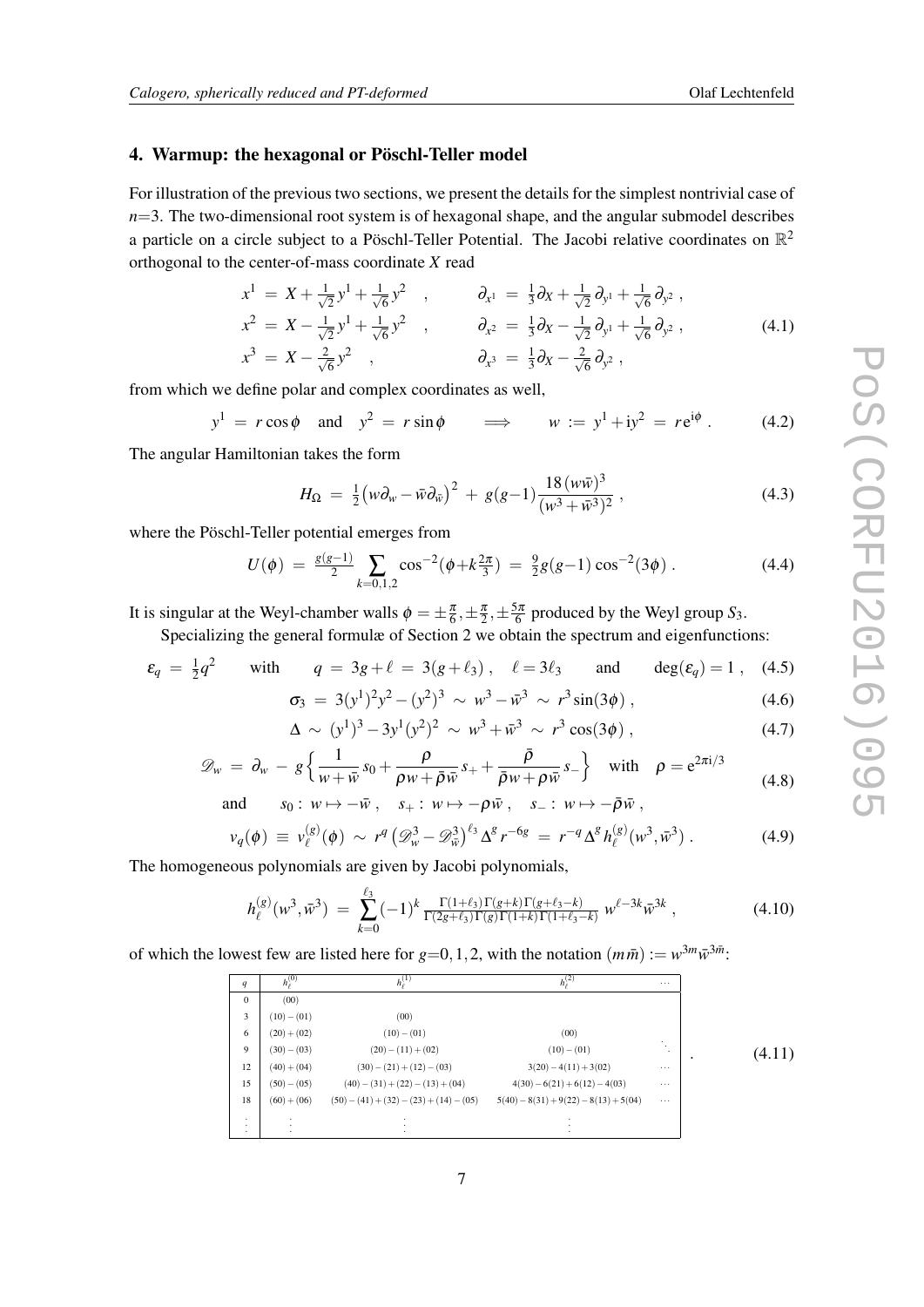We note that  $\sigma_3 = (10) - (01)$ ,  $\Delta = (10) + (01)$  and  $r^6 = (11)$ . The normalization is arbitrary.

Since the single angular momentum  $L_{12}$  is already Weyl-antiinvariant (it is  $O(2)$ -antiinvariant), its Dunkl deformation yields a degree-one angular intertwiner,

$$
\mathscr{M}_1 \sim \mathrm{i} \left( w \mathscr{D}_w - \bar{w} \mathscr{D}_{\bar{w}} \right) \sim \mathrm{i} \left( w \partial_w - \bar{w} \partial_{\bar{w}} \right) - \mathrm{i} \, g \left\{ \frac{w - \bar{w}}{w + \bar{w}} s_0 + \frac{\rho w - \bar{\rho} \bar{w}}{\rho w + \bar{\rho} \bar{w}} s_+ + \frac{\bar{\rho} w - \rho \bar{w}}{\bar{\rho} w + \rho \bar{w}} s_- \right\} \tag{4.12}
$$

$$
\Rightarrow M_1 \sim \mathrm{i} \left( w \partial_w - \bar{w} \partial_{\bar{w}} \right) - 3 \mathrm{i} \, g \, \frac{w^3 - \bar{w}^3}{w^3 + \bar{w}^3} = \mathrm{i} \, \Delta^g \left( w \partial_w - \bar{w} \partial_{\bar{w}} \right) \Delta^{-g} = \partial_\phi + 3 \, g \tan 3 \phi \; , \tag{4.13}
$$

It allows for a simple recursion for the homogeneous polynomials,

$$
\nu_{\ell}^{(g+1)} \sim M_1 \nu_{\ell+3}^{(g)} \qquad \Rightarrow \qquad h_{\ell}^{(g+1)} \sim i \Delta^{-1} \big( w \partial_w - \bar{w} \partial_{\bar{w}} \big) \ h_{\ell+3}^{(g)} \sim \Delta^{-1} \partial_{\phi} h_{\ell+3}^{(g)} \,.
$$
 (4.14)

There are no further conserved charges, because  $M_1^{\dagger} M_1$  just yields  $H_{\Omega}$  again.

What is the effect of an  $\mathscr{P} \mathscr{T}$  deformation? Any SO(2, C)/SO(2, R) transformation can be written as

$$
\begin{pmatrix} x^{1} \\ x^{2} \\ x^{3} \end{pmatrix} \longrightarrow \frac{1}{3} \begin{pmatrix} 1+2\cosh \varepsilon & 1-\cosh \varepsilon - i\sqrt{3}\sinh \varepsilon & 1-\cosh \varepsilon + i\sqrt{3}\sinh \varepsilon \\ 1-\cosh \varepsilon + i\sqrt{3}\sinh \varepsilon & 1+2\cosh \varepsilon & 1-\cosh \varepsilon - i\sqrt{3}\sinh \varepsilon \\ 1-\cosh \varepsilon - i\sqrt{3}\sinh \varepsilon & 1+\cosh \varepsilon + i\sqrt{3}\sinh \varepsilon & 1+2\cosh \varepsilon \end{pmatrix} \begin{pmatrix} x^{1} \\ x^{2} \\ x^{3} \end{pmatrix}
$$
(4.15)

or

$$
\begin{pmatrix} y^1 \\ y^2 \end{pmatrix} \longrightarrow \begin{pmatrix} \cosh \varepsilon & -i \sinh \varepsilon \\ i \sinh \varepsilon & \cosh \varepsilon \end{pmatrix} \begin{pmatrix} y^1 \\ y^2 \end{pmatrix} = r \begin{pmatrix} \cos(\phi + i\varepsilon) \\ \sin(\phi + i\varepsilon) \end{pmatrix}, \tag{4.16}
$$

which is nothing but

 $\phi \mapsto \phi + i\varepsilon$  $(w, \bar{w}) \mapsto (e^{-\varepsilon}w, e^{\varepsilon} \bar{w}).$  $(4.17)$ 

The complex deformed potential reads

$$
U_{\varepsilon}(\phi) = 9g(g-1) \frac{(1+\cosh 6\varepsilon \cos 6\phi) + 2i \sinh 6\varepsilon \sin 6\phi}{(\cosh 6\varepsilon + \cos 6\phi)^2},
$$
\n(4.18)

and we know that its spectrum is real and independent on  $\varepsilon$ . Moreover, it is nonsingular, and thus the previously singular states for  $g < 0$  are transformed into physical states! The formulæ ([4.5](#page-7-0)) still apply, but states with  $\ell_3 = -g-q$  are proportional to states at  $\ell_3 = -g+q$ , so effectively  $\ell_3 \ge$  $min(-g, 0)$ . With

$$
\Delta_{\varepsilon} \sim e^{-3\varepsilon} w^3 + e^{3\varepsilon} \bar{w}^3 \sim r^3 \left( \cosh(3\varepsilon) \cos(3\phi) - i \sinh(3\varepsilon) \sin(3\phi) \right) \neq 0 \tag{4.19}
$$

and

$$
h_{\ell}^{\varepsilon(g)}(w^3, \bar{w}^3) = \sum_{k=0}^{\ell_3} (-1)^k \frac{\Gamma(1+\ell_3)\Gamma(g+k)\Gamma(g+\ell_3-k)}{\Gamma(2g+\ell_3)\Gamma(g)\Gamma(1+k)\Gamma(1+\ell_3-k)} (e^{-\varepsilon}w)^{\ell-3k} (e^{\varepsilon} \bar{w})^{3k}
$$
(4.20)

extending to  $g < 0$  with proper  $\frac{\infty}{\infty}$  regularization, the deformed angular wave functions  $v_{\ell}^{(g)}$  =  $r^{-\ell-3g}\Delta_{\varepsilon}^{\ \ \mathcal{S}}h_{\ell}^{\varepsilon(g)}$  $\ell$ <sup>e(g)</sup> are normalizable for any value of *g*, and we must extend the above table to

| q            |          | $h^{\varepsilon(-1)}$           | $\overline{h_{\epsilon}^{\epsilon(0)}}$ | $h^{\epsilon(1)}$           | $h^{\varepsilon(2)}$    | $\cdots$ |        |
|--------------|----------|---------------------------------|-----------------------------------------|-----------------------------|-------------------------|----------|--------|
| $\mathbf{0}$ | $\cdots$ | $(10) - (01)$                   | (00)                                    |                             |                         |          |        |
| 3            | $\cdots$ | (11)                            | $(10) - (01)$                           | (00)                        |                         |          |        |
| 6            | $\cdots$ | $(30) + 3(21) - 3(12) - (03)$   | $(20)+(02)$                             | $(10) - (01)$               | (00)                    | ٠        | (4.21) |
| 9            | $\cdots$ | $2(40) + 4(31) + 4(13) + 2(04)$ | $(30) - (03)$                           | $(20) - (11) + (02)$        | $(10) - (01)$           |          |        |
| 12           | $\cdots$ | $3(50) + 5(41) - 5(14) - 3(05)$ | $(40) + (04)$                           | $(30) - (21) + (12) - (03)$ | $3(20) - 4(11) + 3(02)$ | $\cdots$ |        |
| ۰.<br>۰.     |          |                                 | $\cdot$                                 |                             |                         |          |        |
|              |          |                                 |                                         |                             |                         |          |        |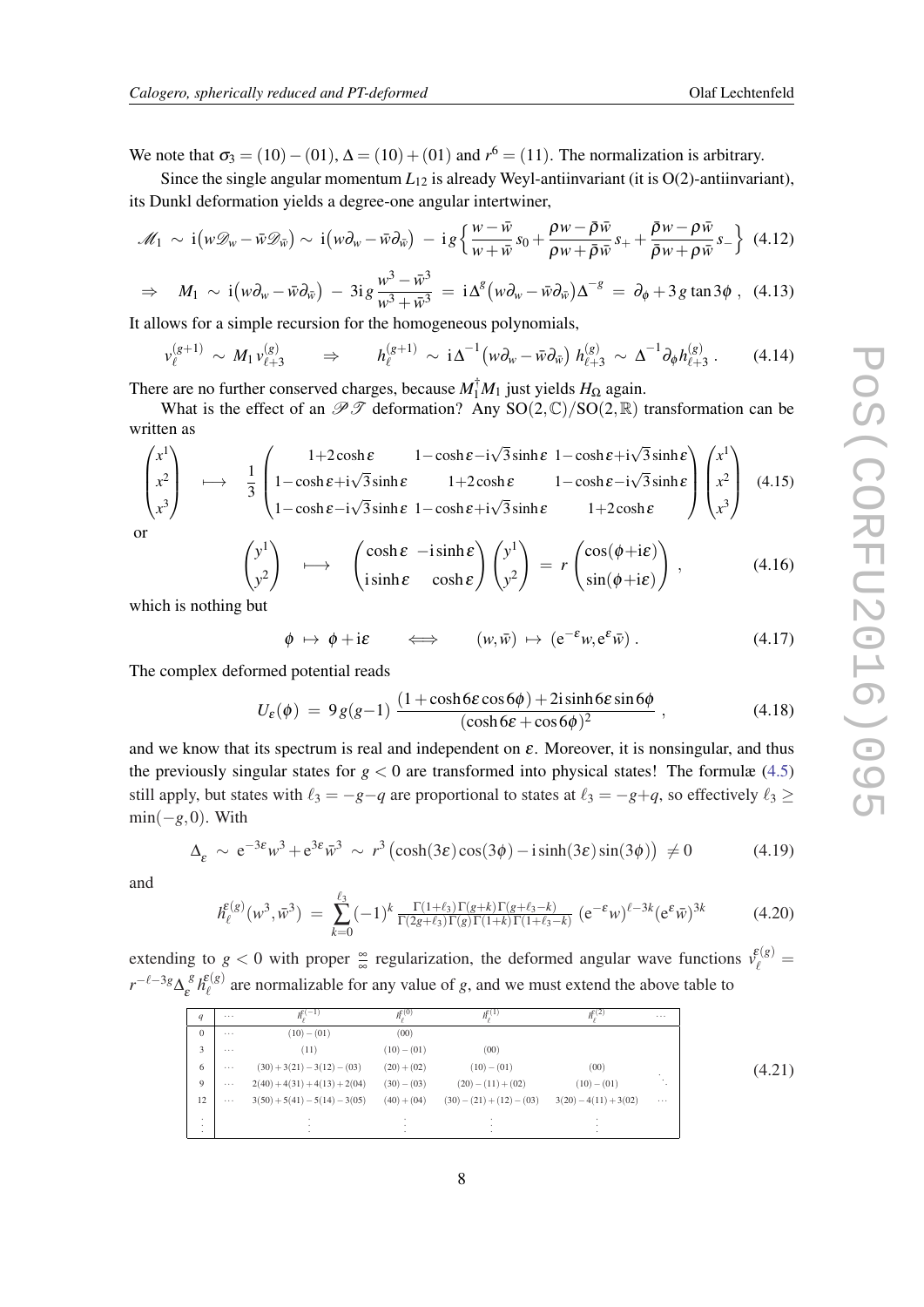where of course now  $(m\bar{m}) := e^{-3(m-\bar{m})\epsilon} w^{3m} \bar{w}^{3\bar{m}}$ . Restoring the factor  $r^{-q} \Delta_{\epsilon}^{g}$ , we also list the corresponding angular wave functions:

| q            | $\cdots$ | $r^q v_\ell^{ \epsilon(-1)}$                   | $r^q v_\ell^{(\ell)}$ | $r^q \frac{\varepsilon}{v_\ell}$ <sup>(1)</sup> | $r^q v_\ell^{\varepsilon(2)}$           | $\cdots$ |              |
|--------------|----------|------------------------------------------------|-----------------------|-------------------------------------------------|-----------------------------------------|----------|--------------|
| $\mathbf{0}$ | $\cdots$ | $(10) - (01)$<br>$(10)+(01)$                   | (00)                  |                                                 |                                         |          |              |
| 3            | $\cdots$ | (11)<br>$(10)+(01)$                            | $(10) - (01)$         | $(10)+(01)$                                     |                                         |          |              |
| 6            | $\cdots$ | $(30) + 3(21) - 3(12) - (03)$<br>$(10)+(01)$   | $(20)+(02)$           | $(20) - (02)$                                   | $(20) + 2(11) + (02)$                   |          | (4.22)<br>٠. |
| 9            | $\cdots$ | $2(40) + 4(31) + 4(13) + 2(04)$<br>$(10)+(01)$ | $(30) - (03)$         | $(30)+(03)$                                     | $(30) + (21) - (12) - (03)$             | ۰.<br>٠  |              |
| 12           | $\cdots$ | $3(50) + 5(41) - 5(14) - 3(05)$<br>$(10)+(01)$ | $(40) + (04)$         | $(40) - (04)$                                   | $3(40) + 2(31) - 2(22) + 2(13) + 3(04)$ | $\cdots$ |              |
| ٠<br>٠       |          | $\ddot{\phantom{a}}$<br>٠                      |                       | ٠<br>٠                                          | ٠                                       |          |              |

Finally, we have to join the state spaces at couplings *g* and 1−*g*, and thus the degeneracy (for *g*>0) increases to deg( $\varepsilon_q$ ) = 2 for  $q \geq 3g$ .

#### 5. Tetrahexahedric model: the spectrum

Now we turn to the novel case of  $n = 4$ , which is no longer fully separable. Exploiting  $A_3 \simeq D_3$  to introduce Walsh-Hadamard coordinates  $(y^1, y^2, y^3) \equiv (x, y, z)$ ,

$$
x^{1} = X + \frac{1}{2}(+x+y+z) , \qquad \partial_{x^{1}} = \frac{1}{4}\partial_{x} + \frac{1}{2}(+\partial_{x}+\partial_{y}+\partial_{z}),
$$
  
\n
$$
x^{2} = X + \frac{1}{2}(+x-y-z) , \qquad \partial_{x^{2}} = \frac{1}{4}\partial_{x} + \frac{1}{2}(+\partial_{x}-\partial_{y}-\partial_{z}),
$$
  
\n
$$
x^{3} = X + \frac{1}{2}(-x+y-z) , \qquad \partial_{x^{3}} = \frac{1}{4}\partial_{x} + \frac{1}{2}(-\partial_{x}+\partial_{y}-\partial_{z}),
$$
  
\n
$$
x^{4} = X + \frac{1}{2}(-x-y+z) , \qquad \partial_{x^{4}} = \frac{1}{4}\partial_{x} + \frac{1}{2}(-\partial_{x}-\partial_{y}+\partial_{z}),
$$
  
\n(5.1)

$$
x = r \sin \theta \cos \phi \quad , \qquad y = r \sin \theta \sin \phi \quad , \qquad z = r \cos \theta \; , \tag{5.2}
$$

the 2-sphere in relative  $\mathbb{R}^3$  is parametrized by  $(\theta, \phi)$ . The angular momenta

 $L_x = -(y\partial_z - z\partial_y),$   $L_y = -(z\partial_x - x\partial_z),$   $L_z = -(x\partial_y - y\partial_x)$  (5.3)

square to the *S* <sup>2</sup> Laplacian

$$
L^2 = -(L_x^2 + L_y^2 + L_z^2) = -\frac{1}{\sin \theta} \partial_\theta \sin \theta \, \partial_\theta - \frac{1}{\sin^2 \theta} \partial_\phi^2 \,, \tag{5.4}
$$

and the six positive roots  $\{e_x \pm e_y, e_x \pm e_z, e_y \pm e_z\}$  of  $A_3$  yield the rational  $A_3$  Calogero Hamiltonian

$$
H = -\frac{1}{2}(\partial_x^2 + \partial_y^2 + \partial_z^2) + 2g(g-1)\left(\frac{x^2 + y^2}{(x^2 - y^2)^2} + \frac{y^2 + z^2}{(y^2 - z^2)^2} + \frac{z^2 + x^2}{(z^2 - x^2)^2}\right). \tag{5.5}
$$

In the angular coordinates, the potential takes the less transparent form

$$
U(\theta,\phi) = 2g(g-1)\left\{\frac{1}{\sin^2\theta\cos^2 2\phi} + \frac{\cos^2\theta + \sin^2\theta\cos^2\phi}{(\cos^2\theta - \sin^2\theta\cos^2\phi)^2} + \frac{\cos^2\theta + \sin^2\theta\sin^2\phi}{(\cos^2\theta - \sin^2\theta\sin^2\phi)^2}\right\},
$$
 (5.6)

and it is invariant under the elementary *S*<sup>4</sup> Weyl reflections

$$
s_{x+y}: (x,y,z) \mapsto (-y, -x, +z) , \qquad s_{x-y}: (x,y,z) \mapsto (+y, +x, +z) ,
$$
  
\n
$$
s_{y+z}: (x,y,z) \mapsto (+x, -z, -y) , \qquad s_{y-z}: (x,y,z) \mapsto (+x, +z, +y) ,
$$
  
\n
$$
s_{z+x}: (x,y,z) \mapsto (-z, +y, -x) , \qquad s_{z-x}: (x,y,z) \mapsto (+z, +y, +x) .
$$
 (5.7)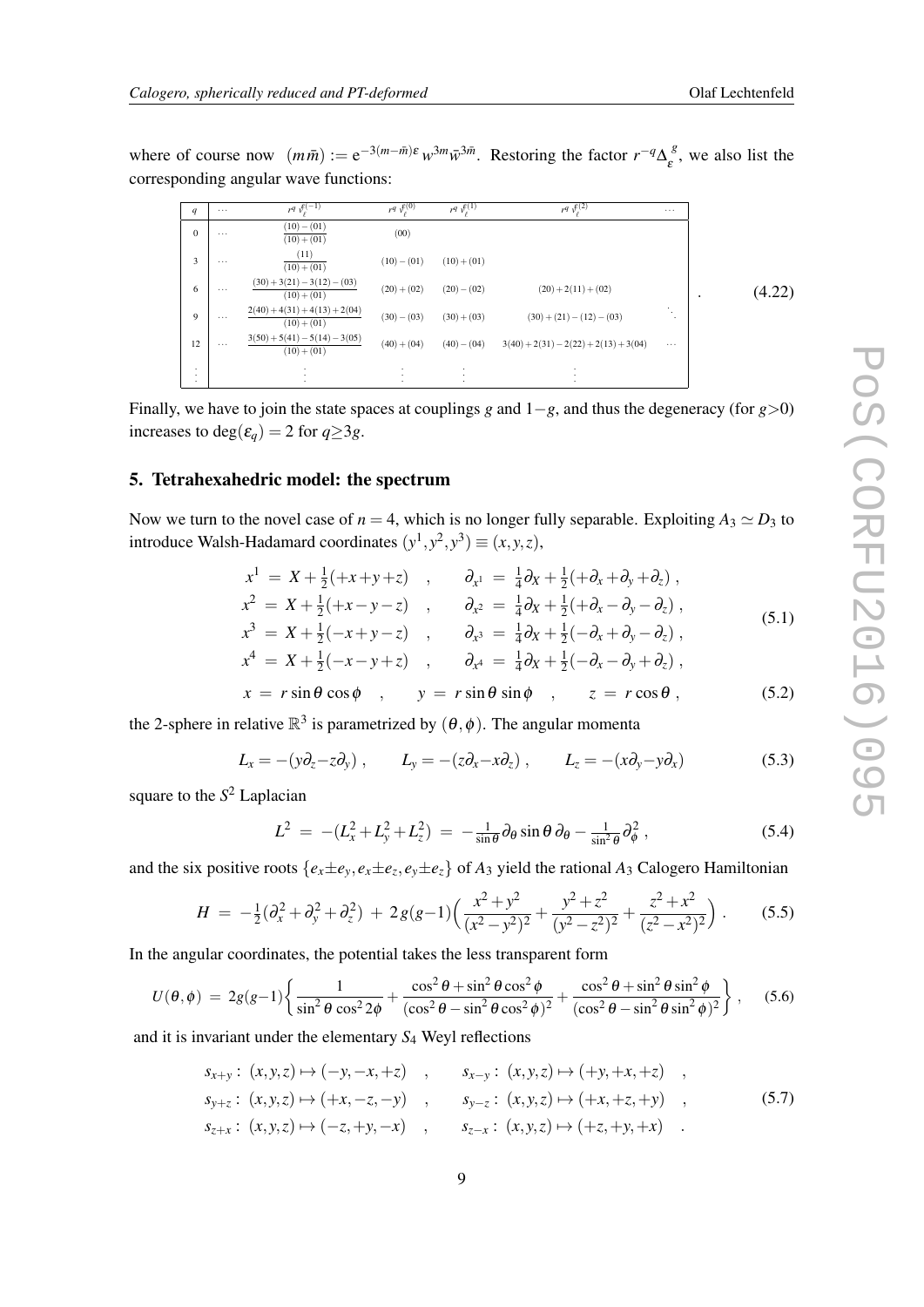Each of these leaves fixed a plane which intersects the 2-sphere  $r=1$  in a great circle. The six great circles form the edges of a spherical tetrahexahedron (or tetrakis hexahedron), tessalating the sphere in 24 identical right isosceles triangles, in which the particle is trapped by infinite potential walls.

Specializing Section 2 to *n*=4, we find

$$
\varepsilon_q = \frac{1}{2}q(q+1)
$$
 with  $q = 6g + \ell = 6g + 3\ell_3 + 4\ell_4$  and  $\ell = 3\ell_3 + 4\ell_4$ , (5.8)

$$
\sigma_3 = xyz
$$
 and  $\sigma_4 = x^4 + y^4 + z^4$ , (5.9)

$$
\Delta \sim (x^2 - y^2)(y^2 - z^2)(x^2 - z^2) , \qquad (5.10)
$$

$$
\mathscr{D}_x = \partial_x - \frac{g}{x+y} s_{x+y} - \frac{g}{x-y} s_{x-y} - \frac{g}{z+x} s_{x+z} - \frac{g}{x-z} s_{z-x} ,
$$

$$
\mathcal{D}_y = \partial_y - \frac{8}{y+x} s_{x+y} - \frac{8}{y-x} s_{x-y} - \frac{8}{y+z} s_{y+z} - \frac{8}{y-z} s_{y-z} ,
$$
\n
$$
\mathcal{D}_z = \partial_z - \frac{8}{z+x} s_{z+x} - \frac{8}{z-x} s_{z-x} - \frac{8}{z+y} s_{y+z} - \frac{8}{z-y} s_{y-z} ,
$$
\n(5.11)

so that

$$
v_{\ell}^{(g)}(\theta,\phi) \sim r^{q+1} \big(\mathscr{D}_x \mathscr{D}_y \mathscr{D}_z\big)^{\ell_3} \big(\mathscr{D}_x^4 + \mathscr{D}_y^4 + \mathscr{D}_z^4\big)^{\ell_4} \Delta^g r^{1-12g} = r^{-q} \Delta^g h_{\ell}^{(g)}(x,y,z) \,. \tag{5.12}
$$

Unlike for  $n=3$ , we have no analytic expression for  $h_{\ell}^{(g)}$  $\ell_{\ell}^{(g)}$ , but display these polynomials for  $\ell \leq 12$ :

| ℓ        | $\ell_3$       | $\ell_4$     | $h_{\ell}^{(g)}$                                                        |
|----------|----------------|--------------|-------------------------------------------------------------------------|
| $\Omega$ | $\Omega$       | $\mathbf{0}$ | ${000}$                                                                 |
| 3        |                | $\mathbf{0}$ | ${111}$                                                                 |
| 4        | $\Omega$       | 1            | ${400} + {220}$                                                         |
| 6        | $\overline{2}$ | $\Omega$     | $\{600\} + \{420\} + \{222\}$                                           |
| 7        |                | 1            | ${511} + {331}$                                                         |
| 8        | $\Omega$       | 2            | $\{800\} + \{620\} + \{440\} + \{422\}$                                 |
| 9        | 3              | $\mathbf{0}$ | ${711} + {531} + {333}$                                                 |
| 10       | $\overline{2}$ | 1            | ${1000} + {820} + {640} + {622} + {442}$                                |
| 11       | 1              | 2            | $\{911\} + \{731\} + \{551\}$                                           |
| 12       | $\overline{4}$ | $\mathbf{0}$ | ${1200}_1 + {1020}_1 + {840}_1 + {822}_1 + {660}_1 + {642}_1 + {444}_1$ |
| 12       | $\mathbf{0}$   | 3            | ${1200}_2 + {1020}_2 + {840}_2 + {822}_2 + {660}_2 + {642}_2 + {444}_2$ |

with the notation  $\{rst\} := c_{rst}(g) (x^r y^s z^t + x^r y^t z^s + x^s y^t z^r + x^s y^r z^t + x^t y^r z^s + x^t y^s z^r)$  and  $c_{rst}(g) \in \mathbb{Z}$ . Their degeneracy (for  $g \ge 0$ ) is given by

$$
\deg(E_{\ell}) = \left\lfloor \frac{\ell}{12} \right\rfloor + \begin{cases} 0 & \text{for} \quad \ell = 1, 2, 5 \mod 12 \\ 1 & \text{for} \quad \ell = \text{else} \mod 12 \end{cases} \tag{5.14}
$$

Due to the factor  $\Delta^g$ , the formal eigenstates at  $g < 0$  are non-normalizable. Can we again employ a  $\mathscr{P} \mathscr{T}$  deformation to sufficiently desingularize the potential? Up to an SO(3) rotation, the simplest linear  $\mathcal{P}\mathcal{T}$  deformation reads

$$
\begin{pmatrix} x^{1} \\ x^{2} \\ x^{3} \\ x^{4} \end{pmatrix} \longmapsto \begin{pmatrix} 1+\cosh \varepsilon & \sinh \varepsilon & -\sinh \varepsilon & 1-\cosh \varepsilon \\ -\sinh \varepsilon & 1+\cosh \varepsilon & 1-\cosh \varepsilon & \sinh \varepsilon \\ \sinh \varepsilon & 1-\cosh \varepsilon & 1+\cosh \varepsilon & -\sinh \varepsilon \\ 1-\cosh \varepsilon & -\sinh \varepsilon & \sinh \varepsilon & 1+\cosh \varepsilon \end{pmatrix} \begin{pmatrix} x^{1} \\ x^{2} \\ x^{3} \\ x^{4} \end{pmatrix}
$$
(5.15)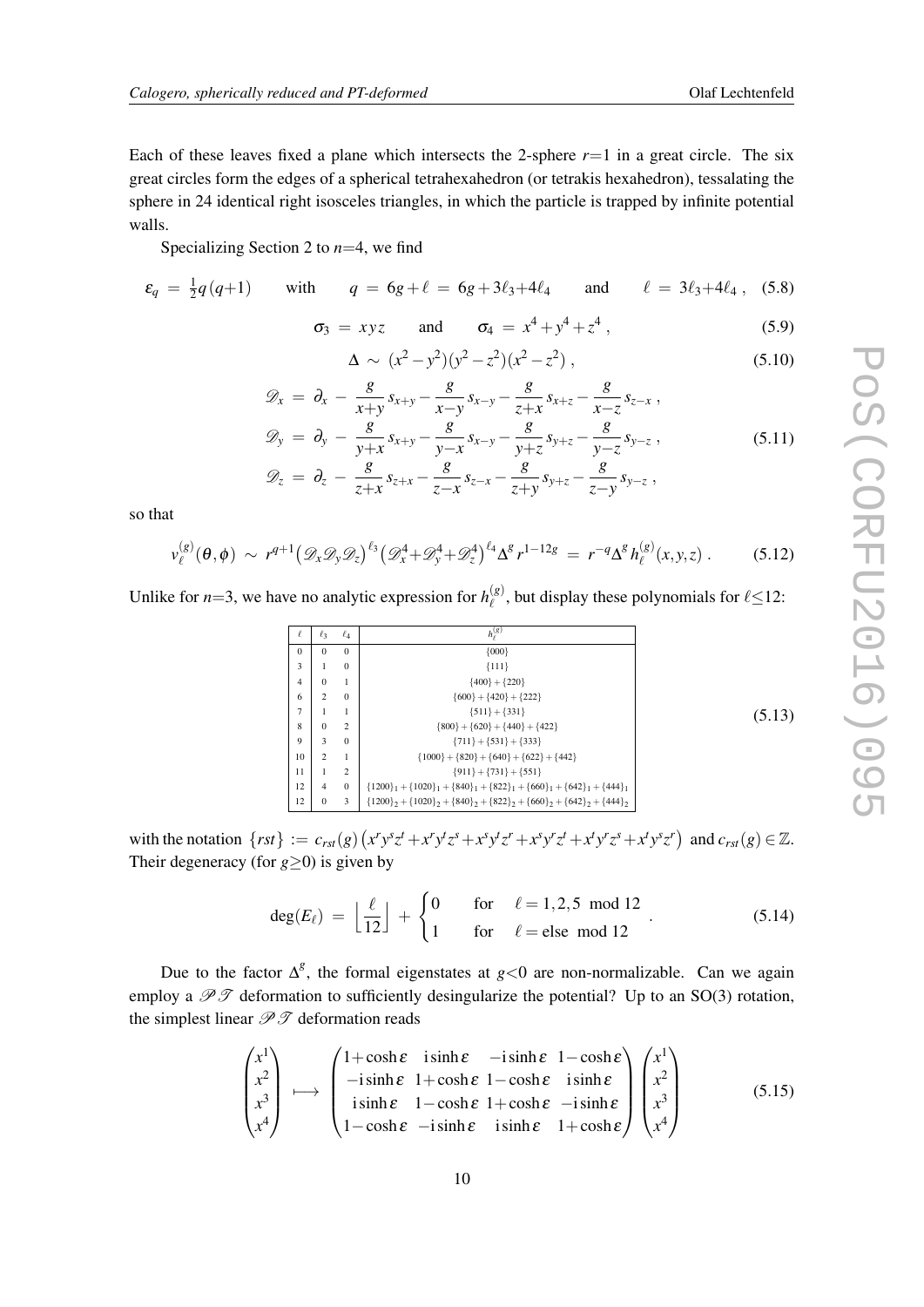<span id="page-11-0"></span>or

$$
\begin{pmatrix} x \\ y \\ z \end{pmatrix} \longrightarrow \begin{pmatrix} \cosh \varepsilon & -i \sinh \varepsilon & 0 \\ i \sinh \varepsilon & \cosh \varepsilon & 0 \\ 0 & 0 & 1 \end{pmatrix} \begin{pmatrix} x \\ y \\ z \end{pmatrix} = r \begin{pmatrix} \sin \theta \cos(\phi + i\varepsilon) \\ \sin \theta \sin(\phi + i\varepsilon) \\ \cos \theta \end{pmatrix}, \qquad (5.16)
$$

in short:

$$
\phi \mapsto \phi + i\varepsilon \qquad \Longleftrightarrow \qquad (x \pm iy, z) \mapsto (e^{\mp \varepsilon}(x \pm iy), z) . \tag{5.17}
$$

This deformation smoothens the potential to

$$
\frac{U_{\varepsilon}(\theta,\phi)}{2g(g-1)} = \frac{1}{\sin^2\theta\cos^2 2(\phi + i\varepsilon)} + \frac{\cos^2\theta + \sin^2\theta\cos^2(\phi + i\varepsilon)}{(\cos^2\theta - \sin^2\theta\cos^2(\phi + i\varepsilon))^2} + \frac{\cos^2\theta + \sin^2\theta\sin^2(\phi + i\varepsilon)}{(\cos^2\theta - \sin^2\theta\sin^2(\phi + i\varepsilon))^2}.
$$
\n(5.18)

However, there remain five antipodal pairs of singular points, which prevents the normalizability of the *g*<0 states.

Still, all singularities may be removed with the nonlinear complex deformation

$$
\begin{pmatrix} x \\ y \\ z \end{pmatrix} \mapsto r \begin{pmatrix} \sin(\theta + i\varepsilon_1)\cos(\phi + i\varepsilon_2) \\ \sin(\theta + i\varepsilon_1)\sin(\phi + i\varepsilon_2) \\ \cos(\theta + i\varepsilon_1) \end{pmatrix} = r \begin{pmatrix} c_1c_2x - ic_1s_2y + s_1s_2\frac{zy}{\rho} + is_1c_2\frac{zx}{\rho} \\ c_1c_2y + ic_1s_2x - s_1s_2\frac{zx}{\rho} + is_1c_2\frac{zy}{\rho} \\ c_1z - is_1\rho \end{pmatrix}
$$
(5.19)  
with  $c_i = \cosh(\varepsilon_i)$ ,  $s_i = \sinh(\varepsilon_i)$ ,  $\rho = \sqrt{x^2 + y^2}$ ,

which modifies both  $L^2$  and U. If both  $\varepsilon_1$  and  $\varepsilon_2$  are nonzero then the Vandermonde

$$
\Delta_{\varepsilon} \sim r^{6} \sin^{2}(\theta + i\varepsilon_{1}) \cos^{4}(\theta + i\varepsilon_{1}) \cos^{2}(2\phi + 2i\varepsilon_{2})
$$
\n
$$
\times (\tan^{2}(\theta + i\varepsilon_{1}) \cos^{2}(\phi + i\varepsilon_{2}) - 1) (\tan^{2}(\theta + i\varepsilon_{1}) \sin^{2}(\phi + i\varepsilon_{2}) - 1) \tag{5.20}
$$

is nowhere vanishing, which makes the  $g < 0$  wave functions nonsingular and thus physical. The linear involution

$$
\mathscr{P}: (\theta, \phi) \mapsto (-\theta, -\phi) \qquad \Longleftrightarrow \qquad (x, y, z) \mapsto (-x, y, z) \tag{5.21}
$$

together with the complex conjugation  $\mathscr T$  leaves the so-deformed Hamiltonian *H*<sub>Ωε</sub> invariant. Therefore, this is a viable  $\mathcal{P}\mathcal{T}$  deformation, and we get a real  $\varepsilon$ -independent spectrum including the previously singular *g*<0 states! The energy formula

$$
\varepsilon_q = \frac{1}{2}q(q+1) \quad \text{with} \quad q = 6g + \ell = 6g + 3\ell_3 + 4\ell_4 \tag{5.22}
$$

develops a second branch for  $g' = 1-g < 0$ , so joining the state spaces at *g* and  $g'$  yields (for  $g > 0$ )

$$
\deg(\varepsilon_q) = \deg_4(q - 6g) + \deg_4(q + 6g - 6) + \deg_4(-q + 6g - 7)
$$
\n
$$
= \begin{cases}\ng - 1 + \begin{cases}\n0 & \text{for } q + 6g = 0, 3, 4, 7, 8, 11 \text{ mod } 12 \\
1 & \text{for } q + 6g = 1, 2, 5, 6, 9, 10 \text{ mod } 12\n\end{cases} \text{ if } q < 6g - 6
$$
\n
$$
\boxed{\left\{\begin{array}{l}\ng\end{array}\right\}} + \begin{cases}\n0 & \text{for } q = 1, 2, 5 \text{ mod } 6 \\
1 & \text{for } q = 0, 3, 4 \text{ mod } 6\n\end{cases} \text{ if } q \ge 6g - 6
$$
\n(5.23)

One sees that the high-energy growth is *g*-independent.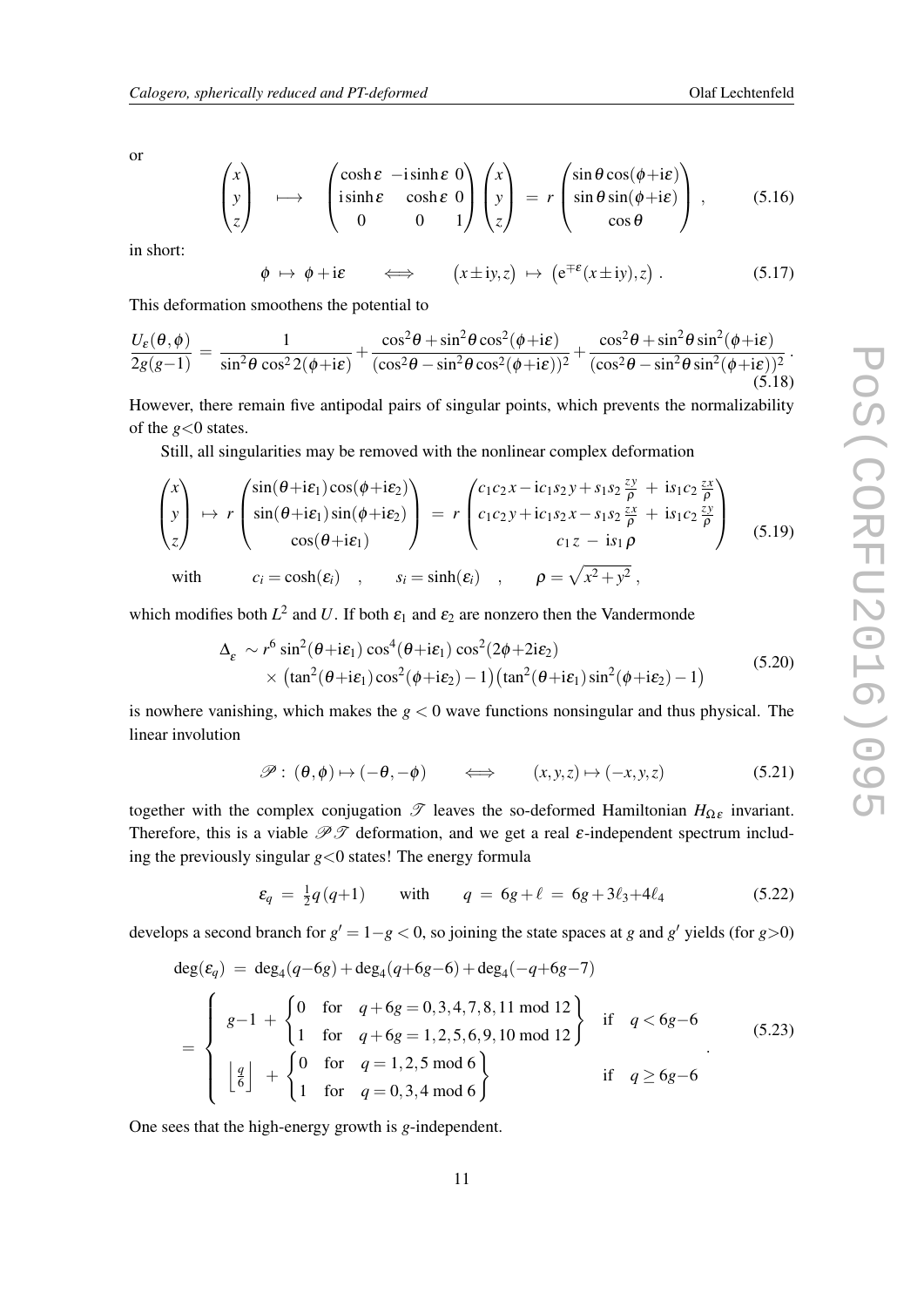#### 6. Tetrahexahedric model: intertwiner & integrability

Let us finally hunt for conserved charges and intertwinders in the angular *A*<sup>3</sup> model. With the angular Dunkl operators

$$
\mathcal{L}_{x} = L_{x} + g\left\{\frac{z}{x-y}s_{x-y} - \frac{z}{x+y}s_{x+y} - \frac{y}{x-z}s_{z-x} + \frac{y}{z+x}s_{z+x} - \frac{y+z}{y-z}s_{y-z} + \frac{y-z}{y+z}s_{y+z}\right\},
$$
  
\n
$$
\mathcal{L}_{y} = L_{y} + g\left\{\frac{x}{y-z}s_{y-z} - \frac{x}{y+z}s_{y+z} - \frac{z}{y-x}s_{x-y} + \frac{z}{y+x}s_{x+y} - \frac{z+x}{z-x}s_{z-x} + \frac{z-x}{z+x}s_{z+x}\right\},
$$
  
\n
$$
\mathcal{L}_{z} = L_{z} + g\left\{\frac{y}{z-x}s_{z-x} - \frac{y}{z+x}s_{z+x} - \frac{x}{z-y}s_{y-z} + \frac{x}{z+y}s_{y+z} - \frac{x+y}{x-y}s_{x-y} + \frac{x-y}{x+y}s_{x+y}\right\}
$$
  
\n(6.1)

we find the obviously conserved charges

$$
J_k := \text{res}\big(\mathcal{L}_x^k + \mathcal{L}_y^k + \mathcal{L}_z^k\big) \qquad \text{for} \quad k \in 2\mathbb{N} \,.
$$

In particular,

 $J_0 = C_0 = 1$  and  $J_2 = -C_2 = -2H_{\Omega} + 6g(6g+1)$  . (6.3)

Only  $J_2$ ,  $J_4$  and  $J_6$  are algebraically independent. Thus,  $J_{k>6}$  may be written in terms of  $J_{k\leq 6}$ , e.g.

$$
6J_8 = 8J_6J_2 + 3J_4J_4 - 6J_4J_2J_2 + J_2J_2J_2J_2
$$
  
\n
$$
-12(8+5g+12g^2)J_6 + 4(34+23g+30g^2)J_4J_2 - 8(5+3g+3g^2)J_2J_2J_2
$$
  
\n
$$
+24(13+15g-102g^2-72g^3)J_4 - 4(43+70g-252g^2-144g^3)J_2J_2
$$
  
\n
$$
-48(1+3g)(1+4g)(1-12g)J_2.
$$
\n(6.4)

The generators  $\{J_2, J_4, J_6\}$  form a free algebra modulo

$$
[J_2,J_k] = 0 \qquad \Longleftrightarrow \qquad \text{Center} = \langle \langle J_0,J_2 \rangle \rangle \ . \tag{6.5}
$$

There is no relation between  $J_4$  and  $J_6$ , and any word in the three generators is conserved.

A first angular intertwiner derives from a cubic Weyl antiinvariant polynomial,

$$
\mathcal{M}_3 \sim \frac{1}{6} \big( \mathcal{L}_x \mathcal{L}_y \mathcal{L}_z + \mathcal{L}_x \mathcal{L}_z \mathcal{L}_y + \mathcal{L}_y \mathcal{L}_z \mathcal{L}_x + \mathcal{L}_y \mathcal{L}_x \mathcal{L}_z + \mathcal{L}_z \mathcal{L}_x \mathcal{L}_y + \mathcal{L}_z \mathcal{L}_y \mathcal{L}_x \big), \qquad (6.6)
$$

$$
M_3 \sim y^2 z \partial_{zxx} - yz^2 \partial_{xxy} + \frac{1}{2} (y^2 - z^2) \partial_{xx} + 4g \frac{yz}{y^2 - z^2} (yz \partial_{xx} + x^2 \partial_{yz} - zx \partial_{xy})
$$
  
+  $g \left[ 2g y^2 z^2 \left( \frac{8g}{(x^2 - y^2)(z^2 - x^2)} + \frac{16g}{(z^2 - x^2)(y^2 - z^2)} - \frac{2g - 1}{(x^2 - y^2)^2} + \frac{2g - 1}{(z^2 - x^2)^2} \right) - \frac{2x^2 y^2}{(z^2 - x^2)^2} + \frac{2x^2 z^2}{(x^2 - y^2)^2} - \frac{2y^2}{x^2 - y^2} - \frac{2z^2}{z^2 - x^2} - 2 \frac{y^2 + z^2}{y^2 - z^2} \right] x \partial_x$   
+  $2g(g-1)(g+2) x^2 \left[ \frac{y^2 + z^2}{(y^2 - z^2)^2} + z \left( \frac{1}{(y - z)^3} - \frac{1}{(y + z)^3} \right) \right] + g \left( 2g^2 + 8g - 1 \right) \frac{y^2 + z^2}{y^2 - z^2}$   
+  $2g^2 (8 + 9g) \frac{x^2 y^2 z^2}{(x^2 - y^2)(x^2 - z^2)(y^2 - z^2)} - \frac{2}{3} g^3 \frac{x^6 + y^6 + z^6}{(x^2 - y^2)(x^2 - z^2)(y^2 - z^2)} + \text{ cyclic permutations}$ 

or

$$
\Delta^{-g} M_3 \Delta^g \sim y^2 z \partial_{zxx} - y z^2 \partial_{xxy} + \frac{1}{2} (y^2 - z^2) \partial_{xx} + 2g \frac{y^2 z^2 (y^2 - z^2)}{(x^2 - y^2)(x^2 - z^2)} \partial_{xx}
$$
  
+ 
$$
4g \frac{xy^2 z}{x^2 - z^2} \partial_{xz} + 2gx \left[ \frac{y^2 (x^2 + 3z^2)}{(x^2 - z^2)^2} - \frac{z^2 (x^2 + 3y^2)}{(x^2 - y^2)^2} \right] \partial_x + \text{cyclic permutations.}
$$
 (6.8)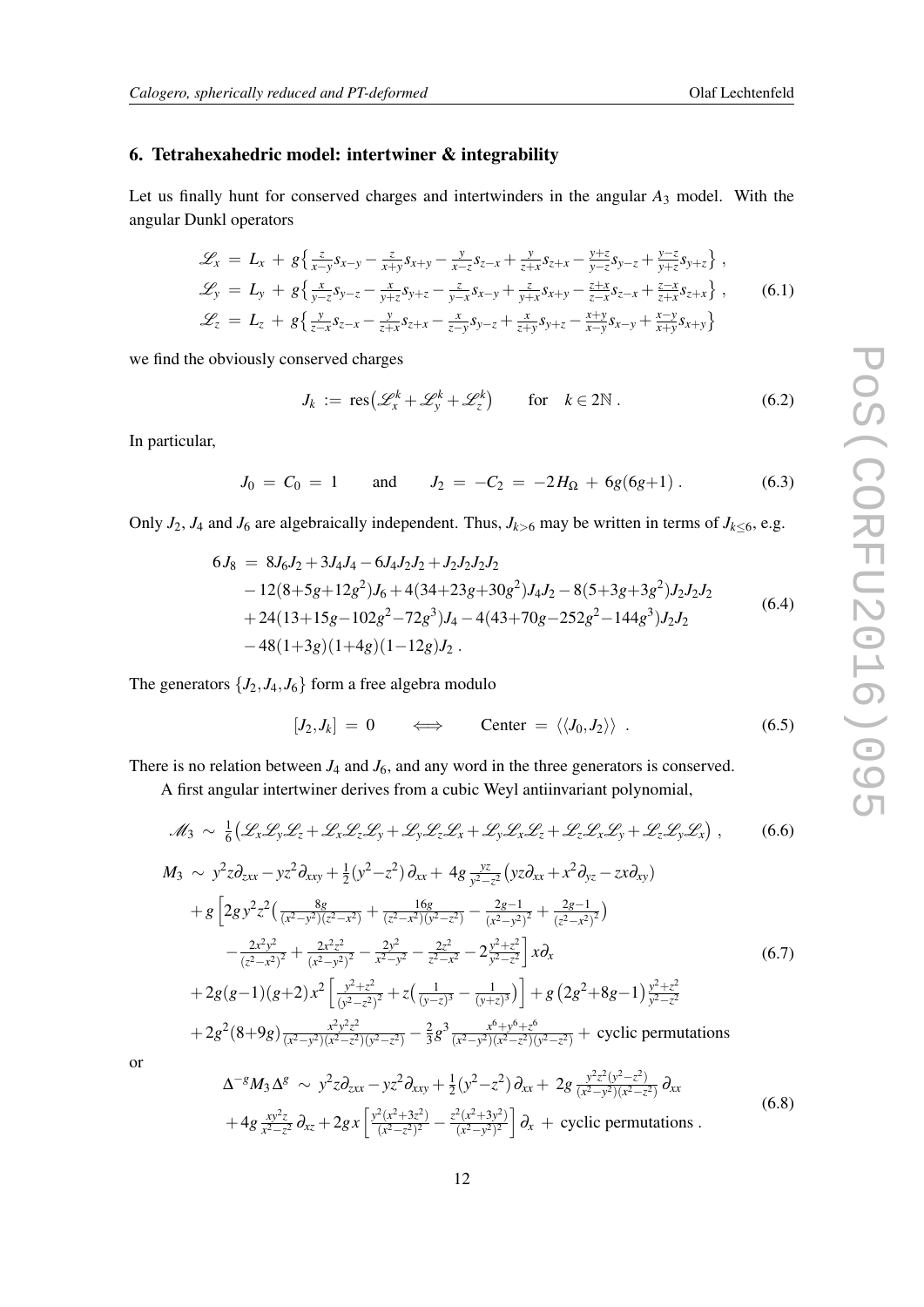There exists a second, sextic Weyl antiinvariant polynomial,

$$
\mathcal{M}_6 \sim \{ \mathcal{L}_x^4, \mathcal{L}_y^2 \} - \{ \mathcal{L}_y^4, \mathcal{L}_x^2 \} + \{ \mathcal{L}_y^4, \mathcal{L}_z^2 \} - \{ \mathcal{L}_z^4, \mathcal{L}_y^2 \} + \{ \mathcal{L}_z^4, \mathcal{L}_x^2 \} - \{ \mathcal{L}_x^4, \mathcal{L}_z^2 \}, \quad (6.9)
$$

which is independent of  $\mathcal{M}_1$  and thus gives rise to another intertwiner,  $M_6 = \text{res}(\mathcal{M}_6)$ , whose lengthy expression we do not display here. Its potential-free variant  $\Delta^{-g} M_6 \Delta^g$  should take a somewhat simpler form, however. Higher angular intertwiners are reduced to  $M_3$  and  $M_6$ .

The intertwining relations between the  $M_s$  and the  $J_k$  involve some mixing, except for the Hamiltonian  $H_{\Omega}$ . For  $M_3$  the relations read

$$
M_{3}^{(g)}J_{2}^{(g)} = (J_{2}^{(g+1)} - 6(7+12g))M_{3}^{(g)},
$$
  
\n
$$
M_{3}^{(g)}J_{4}^{(g)} = (J_{4}^{(g+1)} - 4(11+12g)J_{2}^{(g+1)} + 48(26+73g+48g^{2}))M_{3}^{(g)}
$$
  
\n
$$
+ 2M_{6}^{(g)},
$$
  
\n
$$
M_{3}^{(g)}J_{6}^{(g)} = (J_{6}^{(g+1)} - (35+36g)J_{4}^{(g+1)} - 3(7+4g)J_{2}^{(g+1)}J_{2}^{(g+1)}
$$
  
\n
$$
+ 2(1111+2668g+1392g^{2})J_{2}^{(g+1)}
$$
  
\n
$$
+ 96(457+1933g+2717g^{2}+1368g^{3}+144g^{4}))M_{3}^{(g)}
$$
  
\n
$$
+ (3J_{2}^{(g+1)} - (115+200g+48g^{2}))M_{6}^{(g)},
$$

By iterating the interwiners we may create a ladder

$$
1-g \to 2-g \to \dots \to g-2 \to g-1 \to g \,, \tag{6.11}
$$

which closes to a loop due to the identification of state spaces at 1−*g* and *g*. However, this becomes relevant only after applying the nonlinear  $\mathcal{P} \mathcal{T}$  deformation [\(5.19](#page-11-0)), which brings the *g*<0 states to life. In this situation, the composite intertwiners ( $* = 3$  or 6)

$$
Q^{(g)} = M_*^{(g-1)} M_*^{(g-2)} \cdots M_*^{(1-g)}
$$
(6.12)

have a well-defined action which commutes with the Hamiltonian, which turns them into additional 'odd' conserved charges. Since some  $Q^{(g)}$  are odd-order differential operators, they are functionally independent of the  $J_k$ , but their squares can be expressed through them. Hence,  $\{Q, J_2, J_4, J_6\}$  form a  $\mathbb{Z}_2$  graded nonlinear supersymmetry-type algebra.

#### 7. Summary and outlook

Let us summarize the key points of this talk and mention some future prospects.

- Geometric picture of potential on *S n*−2 , superintegrable but not separable
- Characterization of the full set of conserved charges: Weyl invariants from  $\mathcal{L}_{ij}$
- Characterization of the algebra generated by the conserved charges
- Are there more than two charges in involution? (need  $n > 4$  to test)
- Characterization of the independent intertwiners: Weyl antiinvariants from  $\mathcal{L}_{ij}$
- Intertwining relations of the conserved charges
- $\mathscr{P} \mathscr{T}$  deformation: regularized potential,  $g < 0$  states, degeneracy doubling
- Additional 'odd' conserved charges for integer coupling
- Generalization to trigonometric, hyperbolic, elliptic Calogero systems?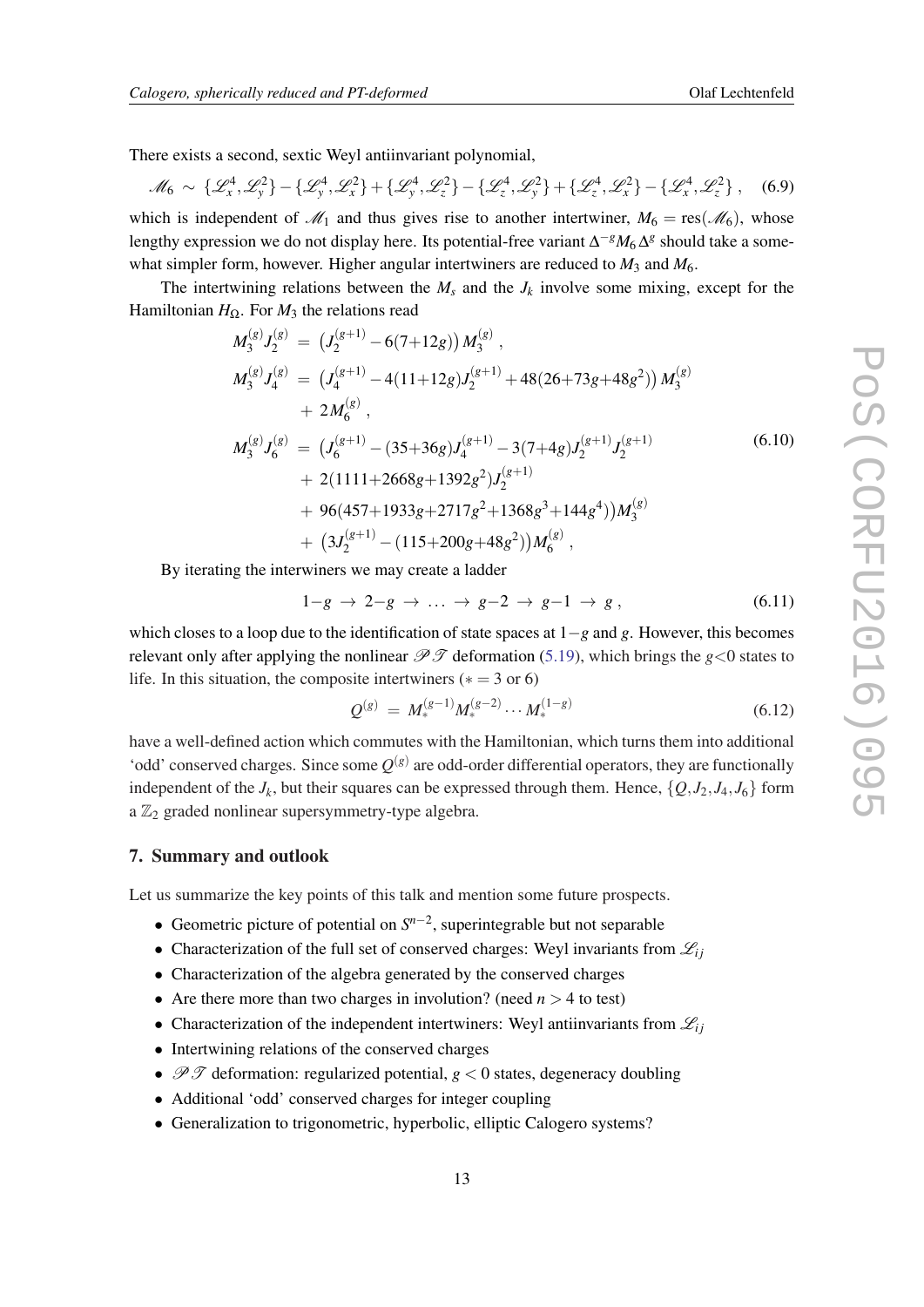## <span id="page-14-0"></span>References

| [1] A.P. Polychronakos,                                                              |
|--------------------------------------------------------------------------------------|
| Physics and mathematics of Calogero particles,                                       |
| J. Phys. A: Math. Gen. 39 (2006) 12793 [arXiv: hep-th/0607033].                      |
| [2] M.V. Feigin,                                                                     |
| Intertwining relations for the spherical parts of generalized Calogero operators,    |
| Theor. Math. Phys. 135 (2003) 497-509.                                               |
| [3] T. Hakobyan, A. Nersessian, V. Yeghikyan,                                        |
| The cuboctahedric Higgs oscillator from the rational Calogero model,                 |
| J. Phys. A: Math. Theor. 42 (2009) 205206 [arXiv: 0808.0430 [hep-th]].               |
| [4] T. Hakobyan, S. Krivonos, O. Lechtenfeld, A. Nersessian,                         |
| Hidden symmetries of integrable conformal mechanical systems,                        |
| Phys. Lett. A 374 (2010) 801-806 [arXiv: 0908.3290 [hep-th] ].                       |
| [5] O. Lechtenfeld, A. Nersessian, V. Yeghikyan,                                     |
| Action-angle variables for dihedral systems on the circle,                           |
| Phys. Lett. A 374 (2010) 4647-4652 [arXiv:1005.0464 [hep-th]].                       |
| [6] T. Hakobyan, O. Lechtenfeld, A. Nersessian, A. Saghatelian,                      |
| Invariants of the spherical sector in conformal mechanics,                           |
| J. Phys. A: Math. Theor. 44 (2011) 055205 [arXiv:1008.2912 [hep-th]].                |
| [7] T. Hakobyan, O. Lechtenfeld and A. Nersessian,                                   |
| The spherical sector of the Calogero model as a reduced matrix model,                |
| Nucl. Phys. B 858 (2012) 250-266 [arXiv:1110.5352 [hep-th]].                         |
| [8] T. Hakobyan, O. Lechtenfeld, A. Nersessian, A. Saghatelian, V. Yeghikyan,        |
| Action-angle variables and novel superintegrable systems,                            |
| Physics of Particles and Nuclei 43 (2012) 577–582.                                   |
| [9] M. Feigin, O. Lechtenfeld, A. Polychronakos,                                     |
| The quantum angular Calogero-Moser model,                                            |
| JHEP 1307 (2013) 162 [arXiv:1305.5841 [math-ph]].                                    |
| [10] F. Correa, O. Lechtenfeld, M. Plyushchay,                                       |
| Nonlinear supersymmetry in the quantum Calogero model,                               |
| JHEP 1404 (2014) 151 [arXiv:1312.5749 [hep-th]].                                     |
| [11] M. Feigin, T. Hakobyan,                                                         |
| On the algebra of Dunkl angular momentum operators,                                  |
| [arXiv:1409.2480[math-ph]].                                                          |
| [12] F. Correa, O. Lechtenfeld,                                                      |
| The tetrahexahedric angular Calogero model,                                          |
| JHEP 1510 (2015) 191 [arXiv:1508.04925 [hep-th]].                                    |
| [13] C.M. Bender, S. Boettcher,                                                      |
| Real spectra in non-hermitian Hamiltonians having $\mathscr{P}\mathscr{T}$ symmetry, |
| Phys. Rev. Lett. 80 (1998) 5243-5246 [arXiv: physics/9712001].                       |
| [14] A. Fring, M. Znojil,                                                            |
| $\mathscr{P} \mathscr{T}$ -Symmetric deformations of Calogero models,                |
| J. Phys. A 41 (2008) 194010 [arXiv: 0802.0624 [hep-th]].                             |
| [15] A. Fring, M. Smith,                                                             |
| Antilinear deformations of Coxeter groups, an application to Calogero models,        |
| J. Phys. A 43 (2010) 325201 [arXiv:1004.0916 [hep-th] ].                             |
|                                                                                      |